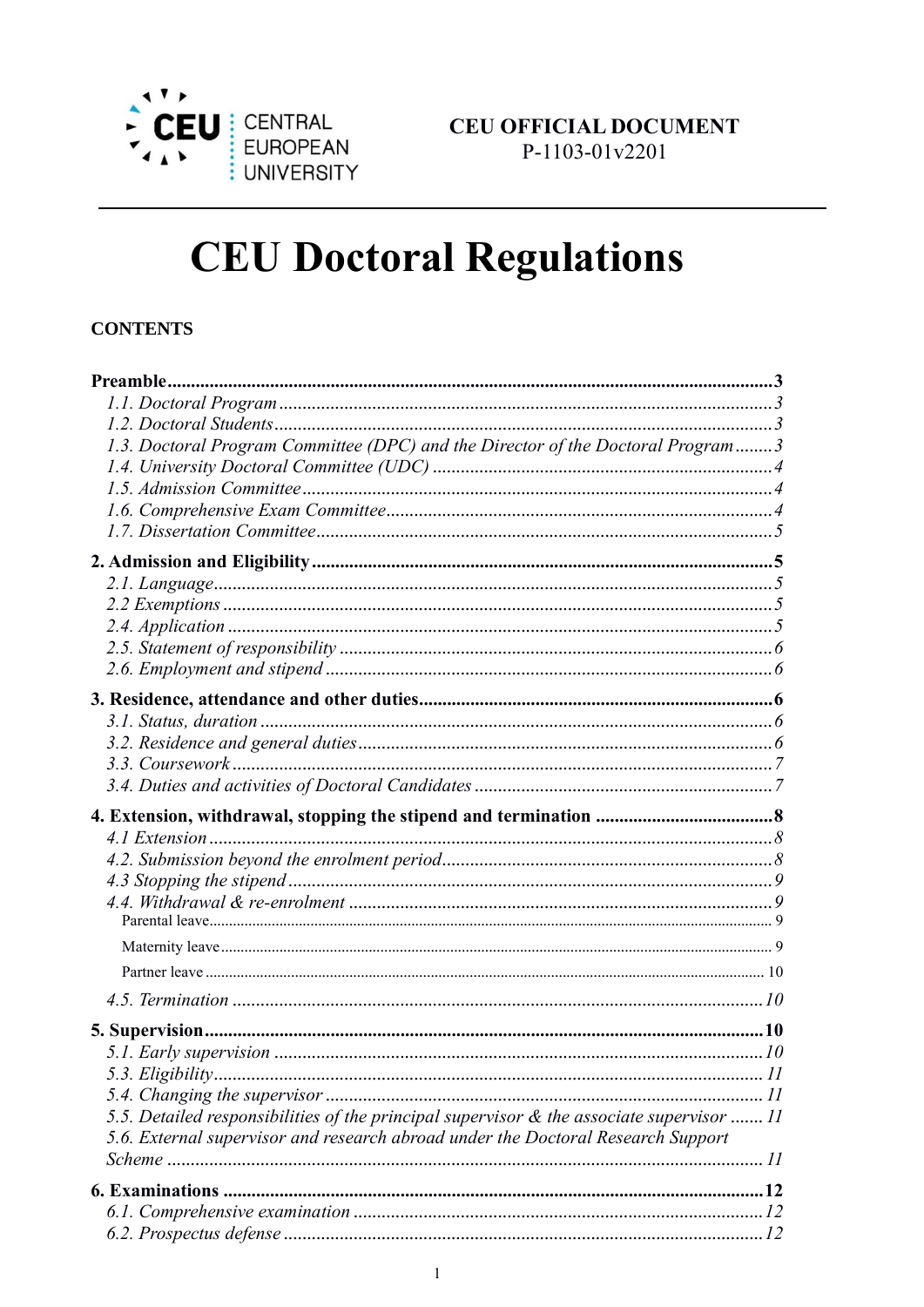| 10.13. Supplement to 7.3. (a) and (c) above, "Dissertation examination": 24            |  |
|----------------------------------------------------------------------------------------|--|
|                                                                                        |  |
| 10.11. Supplement to 7.1. above, "Dissertation format and submission"23                |  |
|                                                                                        |  |
|                                                                                        |  |
|                                                                                        |  |
| 10.7. Supplement to 3.4. (a) above, "Duties and activities of Doctoral Candidates": 22 |  |
|                                                                                        |  |
|                                                                                        |  |
| 10.4. Supplement to 1.4. above, "University Doctoral Committee (UDC)" 22               |  |
|                                                                                        |  |
| 10.3. Supplement to 1.3. (b) above, "Doctoral Program Committee (DPC) and the          |  |
|                                                                                        |  |
|                                                                                        |  |
| Schools (for Students enrolled <i>from</i> the Academic Year 2016-2017)21              |  |
| 10. Additional Regulations for Students enrolled in Hungarian-accredited Doctoral      |  |
|                                                                                        |  |
|                                                                                        |  |
| 10.11. Supplement to 7.3. (a) and (c) above, "Dissertation examination"20              |  |
| 10.9. Supplement to 7.1. above, "Dissertation format and submission"19                 |  |
|                                                                                        |  |
|                                                                                        |  |
| 10. 6. Supplement to 3.4. above, "Duties and activities of Doctoral Candidates":  18   |  |
|                                                                                        |  |
|                                                                                        |  |
| 10.4. Supplement to 1.4. above, "University Doctoral Committee (UDC)"  18              |  |
| 10.3. Supplement to 1.3. above, "Doctoral Program Committee (DPC) and the Director of  |  |
|                                                                                        |  |
|                                                                                        |  |
| Schools (For Students enrolled <i>before</i> the Academic Year 2016-2017)17            |  |
| 10. Additional Regulations for Students enrolled in Hungarian-accredited Doctoral      |  |
|                                                                                        |  |
|                                                                                        |  |
|                                                                                        |  |
|                                                                                        |  |
|                                                                                        |  |
|                                                                                        |  |
|                                                                                        |  |
|                                                                                        |  |
|                                                                                        |  |
|                                                                                        |  |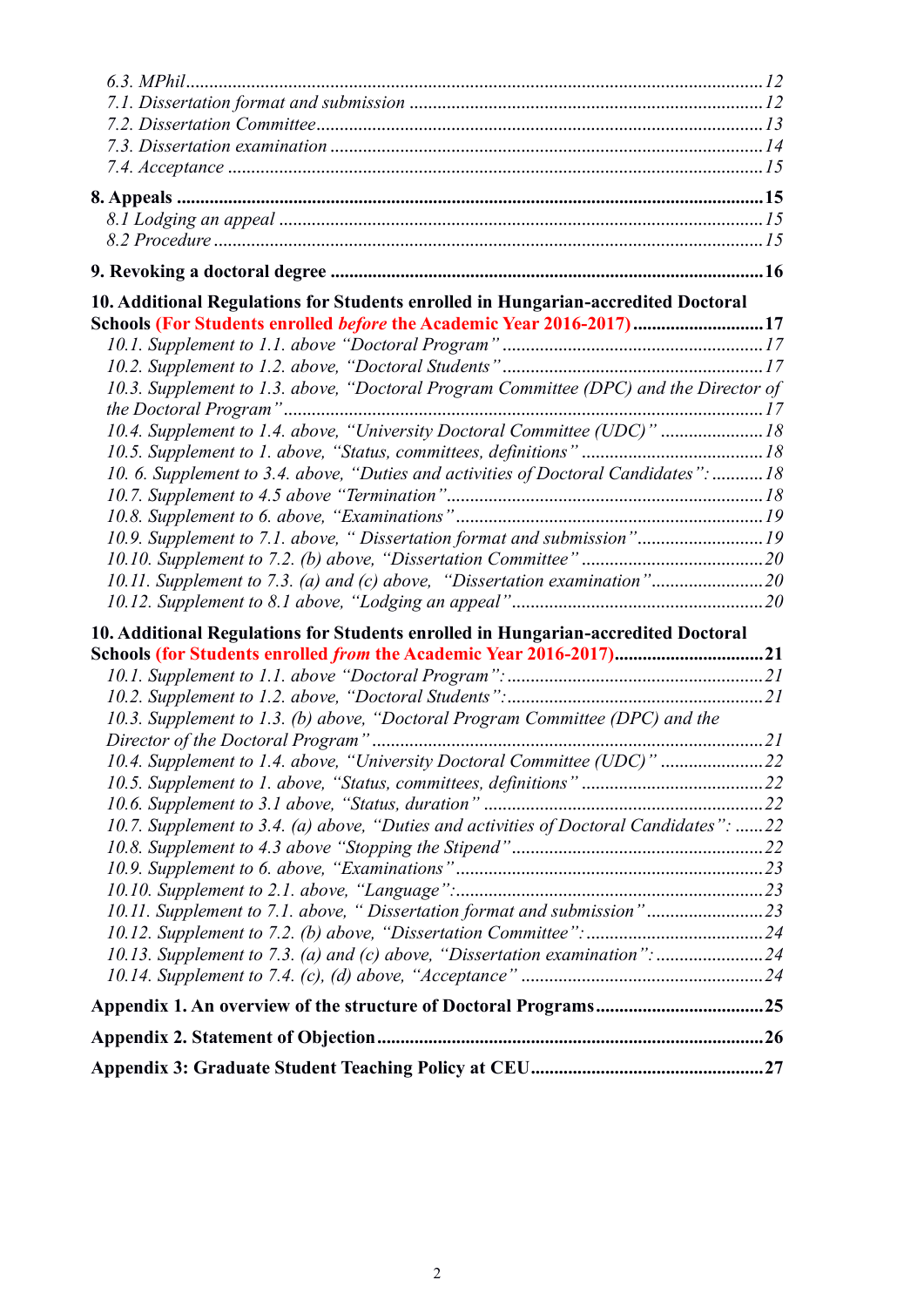# <span id="page-2-0"></span>**Preamble**

- (a) The following regulations are addressed to all Doctoral Students of the Central European University. The more general regulations, CEU Student Rights, Rules and Academic Regulations (ref. number R0709-1), refer to all CEU students and should be always consulted when reading this document. In case of a conflict between these two documents, the Student Rights, Rules and Academic Regulations shall prevail.
- (b) Each Doctoral Program will have its own regulations which may control matters that do not figure in these Regulations. The regulations specific to programs should conform to the present Regulations, and in case of conflict, the present Regulations prevail.

#### **1. Status, committees, definitions**

For the purposes of these Regulations, it is understood that:

# <span id="page-2-1"></span>*1.1. Doctoral Program*

The **"Doctoral Program"** is a CEU academic program consisting of advanced studies in an academic discipline. Doctoral Programs shall include serious in-depth research that prepares Doctoral Students for a life of scholarship in an academic discipline. Satisfactory completion of all Doctoral Program requirements results in the awarding of a doctoral degree.

# <span id="page-2-2"></span>*1.2. Doctoral Students*

**"Doctoral Students"** are students enrolled in one of the CEU programs offering doctoral (PhD, SJD, etc.) degrees. Before their passing the comprehensive examination, students' rank is **"Probationary Doctoral Candidate."** After passing the Comprehensive, they are ranked as a **"Doctoral Candidate**" (in their regulations, programs might include additional conditions required for obtaining the status of a Doctoral Candidate).

#### <span id="page-2-3"></span>*1.3. Doctoral Program Committee (DPC) and the Director of the Doctoral Program*

- (a) The **"Doctoral Program Committee"** oversees the operation of the doctoral program. The DPC's responsibilities include:
	- − designing and updating the general aims and objectives of the Doctoral Program;
	- − passing regulations specific to a particular Doctoral Program, consistent with the University Doctoral Regulations, and publishing the regulations on the Program's website.
	- − enforcing program and university doctoral regulations at the Program;
	- − making recommendations for the University Doctoral Committee for the members of the Admission, Rigorosum/Complex Exam, and Dissertation Committees;
	- appointing supervisors, subject to approval by the UDC, and appoint the members of the Comprehensive Examination Committees;
	- − reporting to the University Doctoral Committee on the appointment and change of supervisors, and reporting on the progress of Doctoral Students and the status of the Doctoral Program once a year.
- (b) The composition of the DPC is as follows:
	- − The DPC is chaired by the Director of the Doctoral Program, appointed by the Head of Department (or relevant Heads of Departments) usually for three years. The appointment is subject to approval by the head of the University Doctoral Committee.
	- − The DPC has at least two further faculty members, who are appointed, usually for three years, by the Head of Department/Unit in consultation with the Doctoral Program Director, from among the resident faculty members of the department (or relevant departments) (Resident Faculty in this document means an appointed faculty member who has full time appointment *or* teaches at least 6 US/12 ECTS credits (half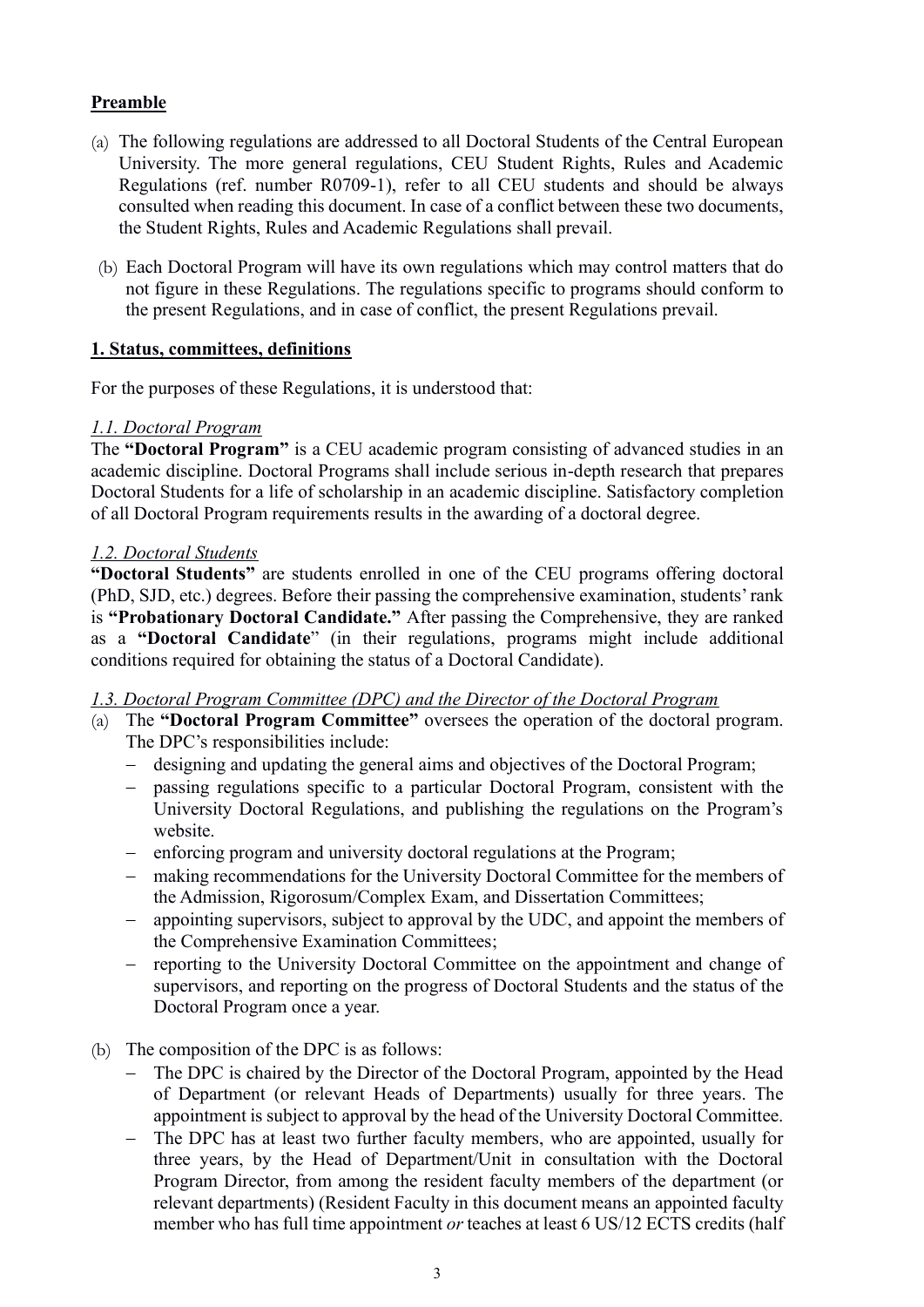of the full time equivalency) and is present for at least 16 weeks during the academic year.)

- − The DPC has a student representative who is elected by the doctoral students of the program each academic year.
- (c) The student representative in the DPC is not to be involved in decisions concerning the evaluation or academic progress of individual doctoral students.
- (d) If a student is presenting his or her case before the DPC, they can ask to have the student representative present during the relevant part of the meeting.

# <span id="page-3-0"></span>*1.4. University Doctoral Committee (UDC)*

- (a) The **"University Doctoral Committee"** is a Senate standing committee, charged with supervising the development of the Doctoral Programs and enforcing University Regulations on this matter. Its responsibilities include:
	- proposing to the Senate the adoption and amendment of these Regulations or make technical amendments of the existing regulations on its own;
	- − exercising quality control over the Doctoral Programs;
	- − appointing the members of the Admission and Dissertation Committees (incl. examiners), based on the recommendations of the Doctoral Program Committees. In the case of US accredited programs, the University Doctoral Committee can delegate this task to the Head of the University Doctoral Committee;
	- − approving the appointment of supervisors and the list of faculty teaching in the Doctoral Programs;
	- − awarding a doctoral degree, based on the decision of a Dissertation Committee;
	- − revoke a doctoral degree in case the student proves to be undeserving of the degree.
- (b) The UDC has nine members, all of whom with the exception of the student representative – must answer the criteria for core membership in a Hungarian-accredited doctoral school. The members are appointed by the Senate usually for three years, and are constituted as follows: five resident faculty members (maximum one from each Doctoral program), two external members (the external members are not in employment relationship with CEU), the Pro-Rector for Faculty and Research as an *ex officio* member, and chair, and a student representative elected by the doctoral students of CEU. Quorum is simple majority; voting is done by simple majority; in case of equal number of votes, the vote of the Pro-Rector for Faculty and Research decides.
- (c) The University Doctoral Committee meets at least three times a year. When the nature of the case allows (for example, a decision has to be made with simple voting), decisions can be made through emails. In case of appeals or complaints the Committee should start proceedings in 15 working days from the receipt of the complaint.
- (d) Although the Regulations leave it to the discretion of the UDC to discuss matters in the presence of the student representative or in his/her absence, members of the UDC are called upon to exercise their discretionary power in a way that the student representative is regularly invited and is provided with the opportunity to participate.

#### <span id="page-3-1"></span>*1.5. Admission Committee*

The **"Admission Committee"** is responsible for conducting the admission process in a particular Doctoral Program. The Admission Committee is appointed by the University Doctoral Committee, based on the recommendation of the Doctoral Program Committee.

#### <span id="page-3-2"></span>*1.6. Comprehensive Exam Committee*

The "**Comprehensive Exam Committee"** is responsible for conducting the comprehensive examinations according to the rules specified in each Doctoral Program. The Comprehensive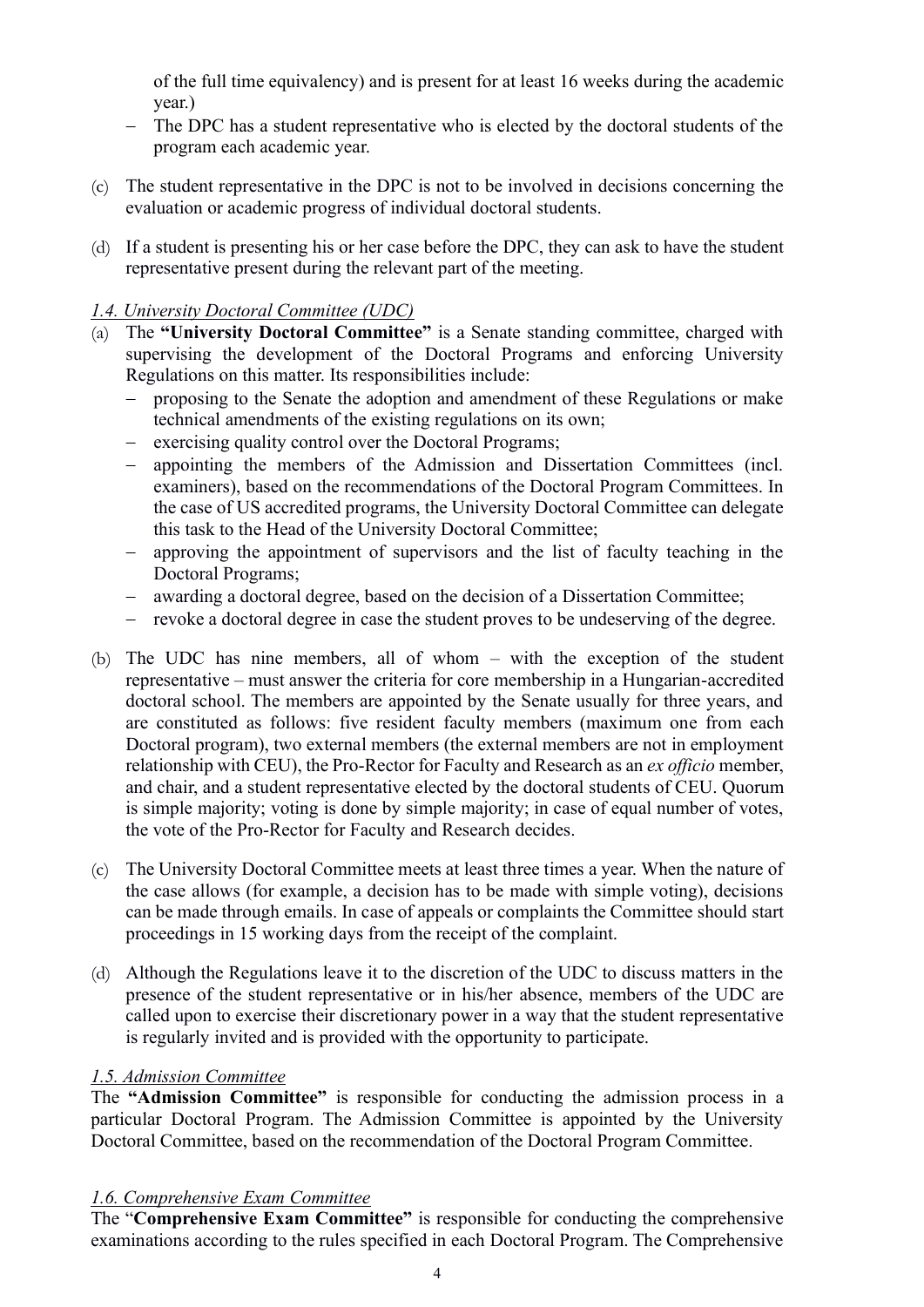Exam Committee is appointed by the University Doctoral Committee, based on the recommendation of the Doctoral Program Committee.

#### <span id="page-4-0"></span>*1.7. Dissertation Committee*

The "**Dissertation Committee**" is responsible for the examination of the doctoral dissertation. About the constitution of the Dissertation Committee, see 7.2.

#### <span id="page-4-1"></span>**2. Admission and Eligibility**

*Note: The University Doctoral regulation specifies only the minimal requirements that successful candidates for any CEU Doctoral Program must meet. In addition to these requirements, the Doctoral Program Committee of any Doctoral Program has the right to set out further admission requirements.*

#### <span id="page-4-2"></span>*2.1. Language*

(a) Students seeking admission to a Doctoral Program offered by any CEU department must demonstrate proficiency in English by submitting standardized English language test scores, e.g., the Test of English as a Foreign Language (TOEFL) or other substitute tests listed below, with the following minimum scores:

| - TOEFL (Computer-based)                      | 250       |
|-----------------------------------------------|-----------|
| - TOEFL (Paper-based)                         | 600       |
| - TOEFL (Internet-based)                      | 100       |
| - CEU-administered TOEFL (Paper-based)        | 600       |
| - International English Language Test (IELTS) |           |
| - Pearson Test of English (Academic)          | 76        |
| - Cambridge Proficiency Examination           | $\subset$ |
| - Cambridge Advanced English Test             | A         |

(b) Doctoral Program Committees may set additional criteria for admission such as tests (GRE, LSAT, etc.). In this case, those committees shall determine those criteria and submit them to the University Doctoral Committee for approval.

#### <span id="page-4-3"></span>*2.2 Exemptions*

- (a) Categories of applicants who may request exemption from these requirements are:
	- − native speakers of English,
	- − current CEU students and graduates and
	- − those students who have earned a Bachelor's or a Master's degree taught exclusively in English.
- (b) Doctoral Program Committees may set additional language admission criteria or more stringent ones than those specified above.

#### *2.3. Previous degrees*

Successful applicants are expected to hold a Master's degree or equivalent in a related field, unless otherwise specified in the accreditation of the respective Doctoral Program. The Doctoral Program Committee may decide to have an additional degree as an admission requirement. CEU Master's students wishing to enter a Doctoral Programs shall have a GPA of 3.3 or higher in their Master's coursework. The Doctoral Program Committee reviewing the application will determine the GPA adequacy of a non- CEU Master's degree.

#### <span id="page-4-4"></span>*2.4. Application*

The applicant shall submit:

- − Completed online CEU Application Form,
- − Letters of recommendation,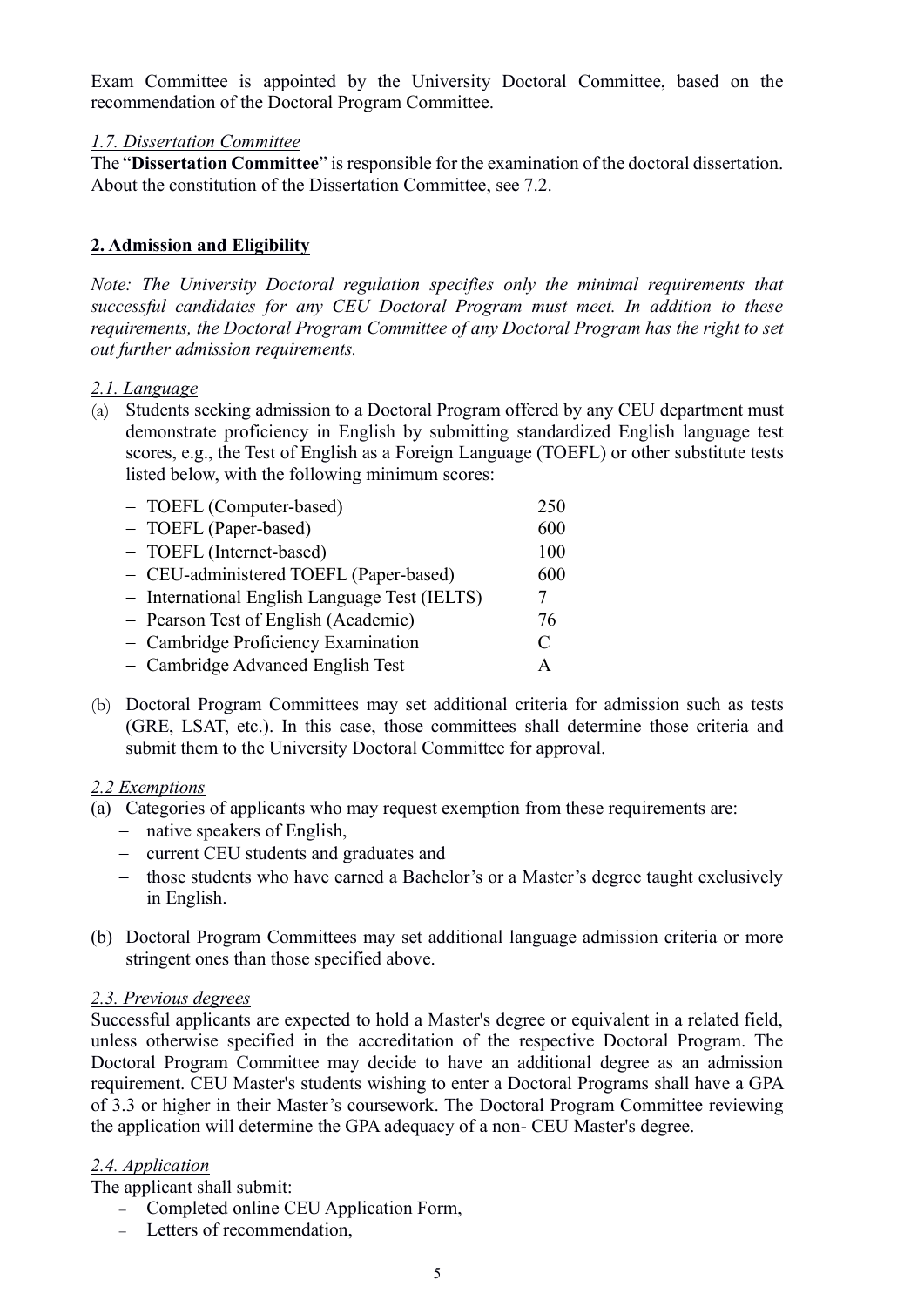- − Academic records,
- − A full curriculum vitae or resume, including a list of publications, if any,
- − Department- and program-specific requirements (statements of purpose, research proposal, etc.), and
- − Proof of English proficiency.

# <span id="page-5-0"></span>*2.5. Statement of responsibility*

(a) While being enrolled at CEU, Doctoral Students cannot be enrolled in a degree program in another higher education institution. To confirm this commitment, the following statement is to be signed by each Doctoral Student on their enrolment:

"Hereby I state that I am presently not and will not be in the future either enrolled part time or full time, funded or not funded, regardless of the level or subject matter, in another higher education institution while studying at CEU as an enrolled regular student, with or without financial assistance. I understand that acting contrary to this statement of responsibility may result in immediate expulsion from CEU."

These statements are collected and stored by coordinators of the Doctoral Programs.

(b) Students can apply for exemption from this rule to the Doctoral Program Committee. A permission to be enrolled at two programs does not exempt the student from the requirements concerning the dissertation (see 7.1: the dissertation submission should include a signed statement that the dissertation contains no materials accepted for any other degree in any other institution.)

# <span id="page-5-1"></span>*2.6. Employment and stipend*

- (a) Students employed full time cannot receive full CEU scholarship<sup>1</sup>. Exemption to this rule can be granted by the Doctoral Program Committee.
- (b) While receiving the doctoral stipend, Doctoral Students should seek the permission of their Head of Department in case of taking up other paid employment.
- (c) Doctoral Students should consult the Policy on Student Employment for regulations concerning employment.

# <span id="page-5-2"></span>**3. Residence, attendance and other duties**

# <span id="page-5-3"></span>*3.1. Status, duration*

If successful, applicants will be admitted by the Admission Committee to the first year of doctoral studies as Probationary Doctoral Candidates. After passing of the comprehensive examination, they become Doctoral Candidates. The conditions for entering and passing the comprehensive examination must be specified by each program's regulations. Students are required to submit their dissertation within six years from the date of the original enrolment.

# <span id="page-5-4"></span>*3.2. Residence and general duties*

(a) During term time, Doctoral Students must reside in Vienna or the vicinity for the entire duration of the doctoral stipend<sup>2</sup>. They are expected to remain in contact with campus academic life and respond to any communication from their department and program according to their program's regulation. Doctoral Students enrolled prior to Academic Year 2019/20 who have completed all taught requirements of their respective program

<sup>&</sup>lt;sup>1</sup> With the exception of modular doctoral students who as a rule should be employed at a teaching or research institution in their home country and may be on a paid or non-paid leave during their residence at CEU

<sup>&</sup>lt;sup>2</sup> Modular doctoral students are normally present only for a part of an academic year as they need to fulfil their teaching duties at their home institution. They are only paid stipend when in residence at CEU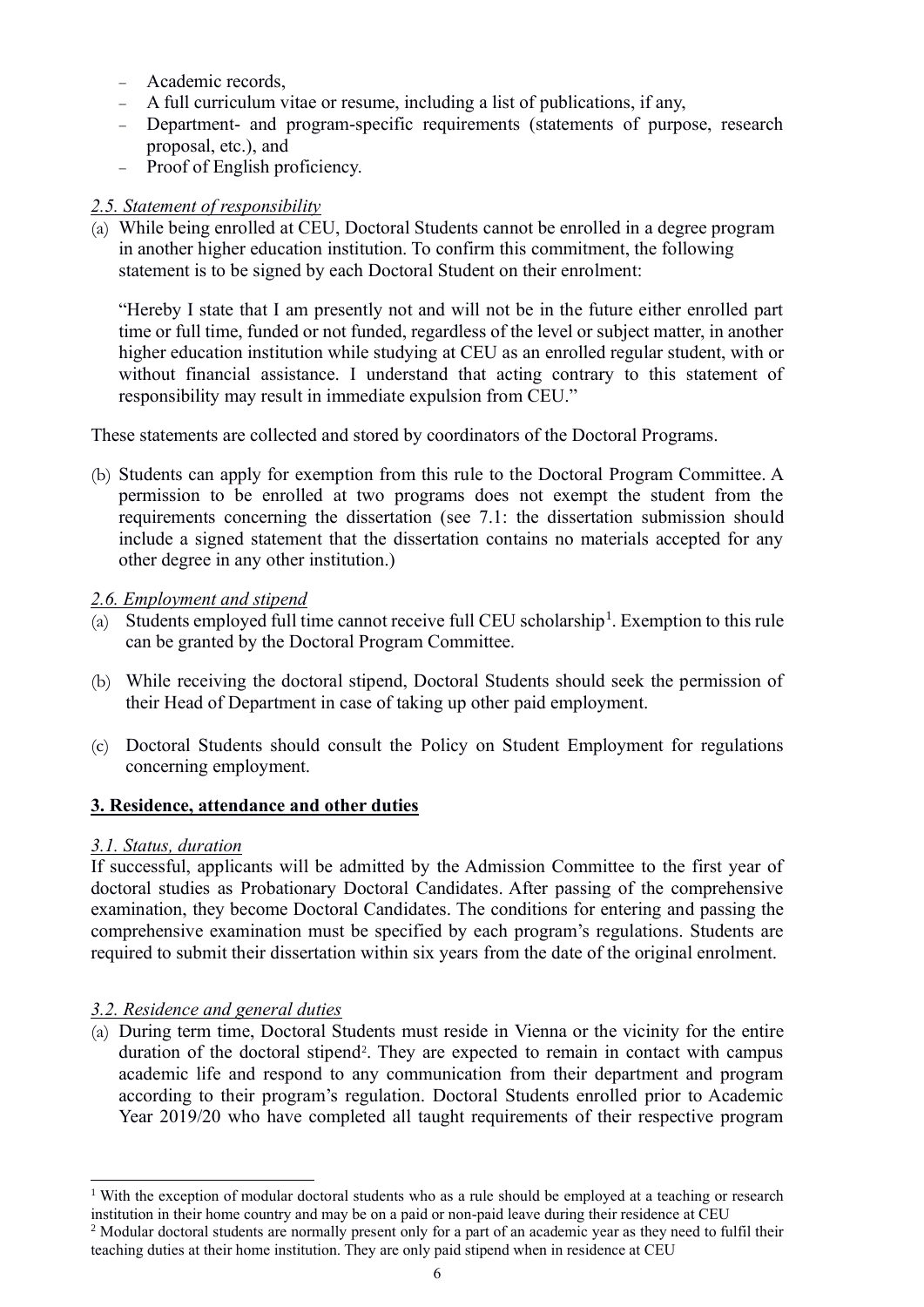may decide to remain enrolled in Budapest instead in consultation with their Department. For these students, the residence requirement remains Budapest instead of Vienna.

- (b) Exemption from the residency requirement can be granted by the Doctoral Program Committee, for example for purposes of fieldwork, field trips or conference visits, or, in exceptional cases, for urgent family or medical reasons. Any absence of a week or longer should be reported to the Doctoral Program Committee and permission should be asked.
- (c) In case of unreported or unjustified absence, the Doctoral Program Committee can initiate the suspension of the doctoral stipend. The student should be notified before such a measure is taken. Prolonged unjustified absence can lead to the termination of the student status. In this case, the usual procedure concerning termination of status should be followed (see 4.5 below).

#### <span id="page-6-0"></span>*3.3. Coursework*

Each Doctoral Program determines its own coursework requirement for its Doctoral Students. Only faculty members holding a doctoral degree or equivalent may teach courses offered to Doctoral Students (in certain cases the Doctoral Program Committee can grant an exemption). At least 70% of the classes, while permitting the presence of Master's students in limited numbers, should be planned and tailored according to the needs of the doctoral program.

#### <span id="page-6-1"></span>*3.4. Duties and activities of Doctoral Candidates*

- (a) Once promoted to the rank of Doctoral Candidates, students' responsibilities will be as follows:
	- ensuring that original data and any other original research results are stored properly and made available if necessary;
	- initiating discussions with their supervisors on the type of guidance and comments considered helpful, and agreeing to a schedule of meetings which will ensure regular contact;
	- providing a written report to the Doctoral Program Committee at least once a year, documenting the progress of the work/research as agreed with the principal supervisor. If the Doctoral Program Committee finds the report unsatisfactory, it has to issue a formal written warning. The situation should be addressed by the student within 3 months, otherwise the stipend payments will be stopped and the candidacy may be terminated;
	- − presenting his/her research output in public on at least two occasions during the candidature;
	- preparing the dissertation for examination according to the schedule agreed upon with the principal supervisor;
	- − fulfilling any other obligations prescribed by the Doctoral Program's regulations and guidelines.
- (b) Doctoral Programs are responsible for organizing events where their doctoral students can present their work (versions of their prospectus or chapters of their dissertation) to the department or a wider professional audience.
- (c) Doctoral Programs should make every effort to provide teaching opportunity to their Doctoral Candidates. In case CEU cannot provide this possibility, Doctoral Program Committees should encourage Candidates to find such opportunity at other accredited universities. Doctoral Programs should make every effort to provide teaching opportunity to their Doctoral Candidates in order to prepare them for the academic job market and life in academia. Regulations concerning paid and unpaid teaching apprenticeship opportunities at CEU are included in Appendix 3.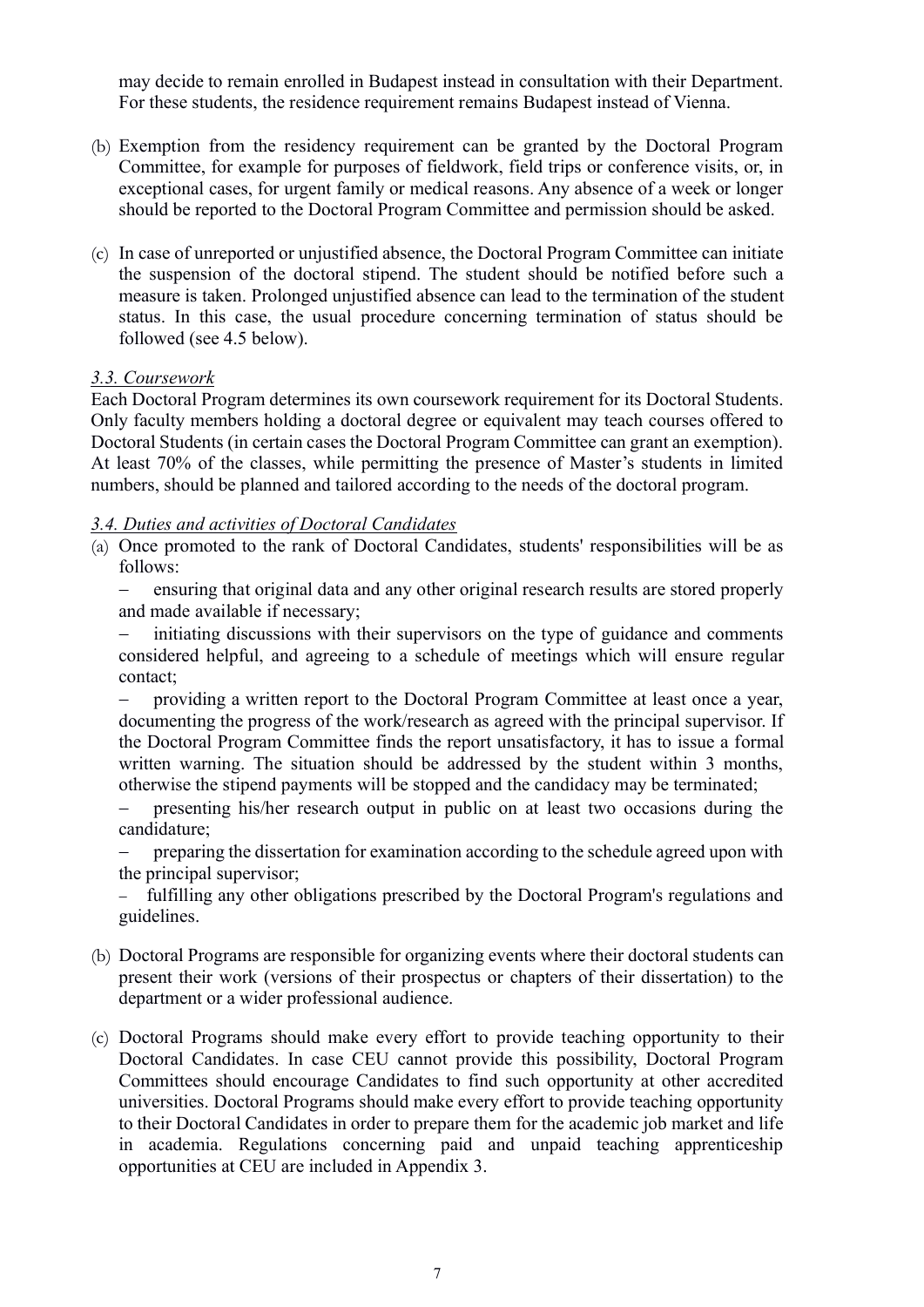- (d) All Doctoral Students, whether residing in Vienna or not, should remain in regular contact with their department and program, respond to emails in a timely manner and update their contact information.
- (e) In case Doctoral Candidates do not fulfill the above listed duties, their candidacy status may be revoked by the Doctoral Program Committee. In this case they will not be eligible for an MPhil (item 6.5).

#### <span id="page-7-0"></span>**4. Extension, withdrawal, stopping the stipend and termination**

#### <span id="page-7-1"></span>*4.1 Extension*

- (a) Doctoral Students are required to submit their dissertation within six years from the original date of enrolment. It is the students' responsibility to keep track of time spent in enrollment. There is a possibility of extending the length of the studies in cases of serious and unforeseeable interference with studies outside the student's' control (for example for medical reasons or unexpected changes in family circumstances). In case a foreseeable event prevents the student from making reasonable progress, they are advised to apply for a temporary withdrawal from the program (see 4.4 below).
- (b) Up to two months, the extensions can be granted by the Doctoral Program Committee. Beyond that period, extension can be granted by the chair of the University Doctoral Committee for up to two months and for longer periods the full University Doctoral Committee. The maximum time that can be granted beyond the regular enrolment is 2 years.
- (c) Students need to apply for an extension at least two months before their enrolment expires, stating clearly the reason for the extension and its requested length and enclosing any supporting documentation as evidence for the unforeseeable event (e.g., medical opinion). Late applications will be rejected and the provision in 4.2 ("Submission beyond the enrollment period") applied, unless the student presents a convincing explanation as to why a timely application for an extension was not possible.
- (d) A request for extension always has to be supported by the student's supervisor. Programs may require that the Doctoral Program Committee also supports the request. Students are asked to make sure that the appropriate supporting letters (by the supervisor, and if required, by the DPC and any supporting material), are sent to the University Doctoral Committee by the time the extension request is submitted. Students may request that the student representative in the UDC has no access to materials disclosed in the extension request.

#### <span id="page-7-2"></span>*4.2. Submission beyond the enrolment period*

- (a) Students whose enrolment (including possible extensions) runs out and who fulfilled all requirements for the doctoral degree, with the exception of submitting their dissertation, can apply for re-enrolment at a later date in order to submit their dissertation. These students are not entitled to supervision for the period after their enrolment expires.
- (b) If a former student wishes to re-enroll for submitting a dissertation, he or she needs to send the completed dissertation to the Doctoral Program Committee. The DPC should decide, through a procedure devised by them, whether the dissertation can indeed be submitted for a defense. There is no obligation to justify a negative decision, nor is there a possibility of appeal. No resubmission is possible, regardless of whether the decision was positive or negative. Doctoral Programs will keep a record of all cases of submissions under this article.
- (c) If the decision is positive, the student can re-enroll for the purpose of submitting a dissertation. Re-enrolled students waiting for the defense are not eligible for any kind of financial benefit or grant, and the Doctoral Program Committee should make every effort to organize the defense as soon as possible. The special re-enrolment fee that applies in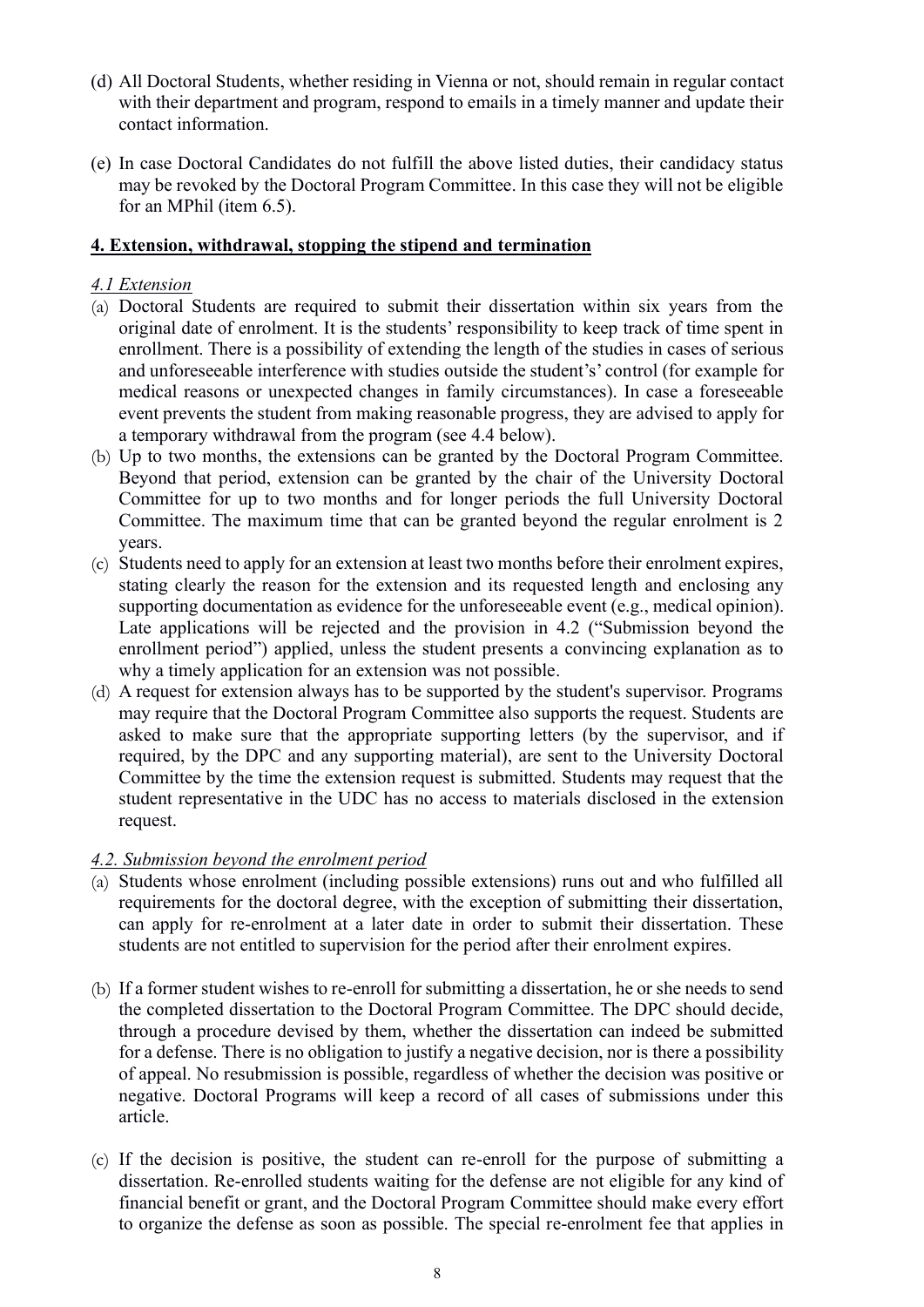this case is twice the amount of the yearly enrolment fee for doctoral students in their first three years. From the point of re-enrolment, the usual requirements for dissertations apply.

#### <span id="page-8-0"></span>*4.3 Stopping the stipend*

During the period in which the student receives the stipend, s/he can request to have the stipend transfer stopped for a certain period of time, while remaining enrolled in the program. Requests must be submitted to the Doctoral Program Committee, with adequate supporting reasons for the request and a clear indication of the period for which the stipend is to be stopped (dd/mm/yy – dd/mm/yy). The transfer of the remaining part of the stipend will be resumed once this period expires.

#### <span id="page-8-1"></span>*4.4. Withdrawal & re-enrolment*

- (a) A candidate may request permission from the Doctoral Program Committee to temporarily withdraw from the Doctoral Program for a period of up to two years. Such request should be properly justified, and the period of withdrawal clearly indicated (dd/mm/yy dd/mm/yy). Some of the reasons that entitle to a withdrawal include parental duties, pressing family circumstances and other full-time obligations that prevent the student from making progress with their dissertation.
- (b) A candidate granted leave must request re-enrolment with the Doctoral Program Committee when the withdrawal period lapses. If such a request is not made, enrolment is terminated. It is also possible to request re-enrolment before the withdrawal period lapses. The time of enrolment prior to withdrawal is counted towards the 6-year period within which a dissertation can be submitted.

#### <span id="page-8-2"></span>*Parental leave*

(c) Student parents can ask for an additional year of leave of absence (i.e., in addition to the two academic years stipulated above) to cover parenting duties by notifying their departments and the Dean of Students.

#### <span id="page-8-3"></span>**Maternity leave**

(d) Students who are due to give birth or who will be the primary caregiver for the adopted or fostered child will receive 6 months of maternity leave at the time their child is born, adopted or fostered. During this leave, the student will continue to receive health insurance. The student needs to inform their departments and present documentation of their child's (expected) birth, adoption or fostering to the CEU Medical Center.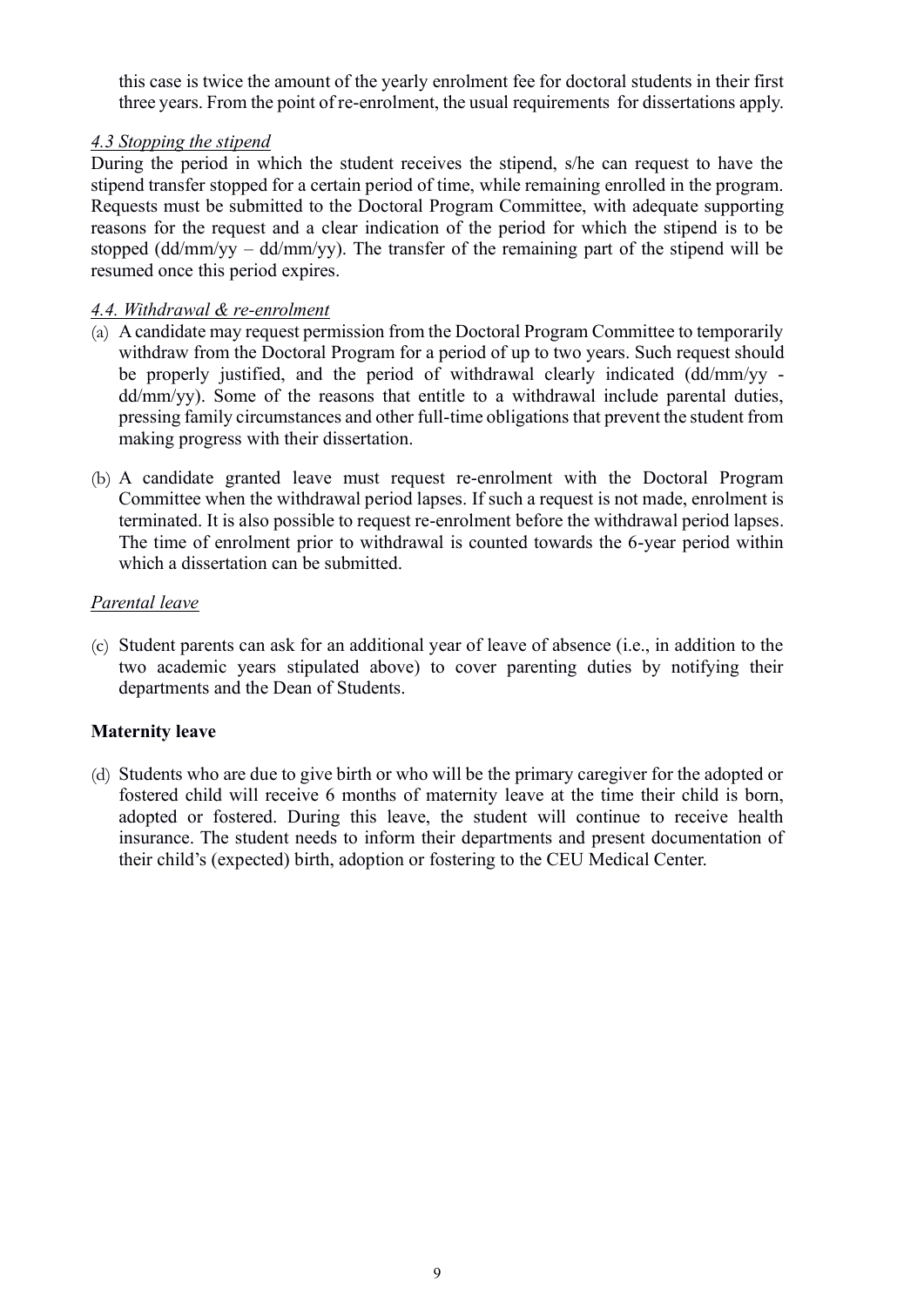#### <span id="page-9-0"></span>**Partner leave**

(e) Students whose partner has given birth may take 1 (one) month of partner leave. If the student is covered by health insurance, CEU will extend this coverage for an additional month. The student enrollment status will be extended for this purpose. The student needs to inform their departments and present documentation that their partner has or is expecting to give birth to the CEU Medical Center.

#### <span id="page-9-1"></span>*4.5. Termination*

.

- (a) The Doctoral Program Committee may terminate doctoral candidacy or probationary doctoral candidacy on the grounds of:
	- − unsatisfactory coursework grades;
	- − irredeemable failure to satisfy one of the conditions to advance from the Probationary Doctoral Candidate status to the Doctoral Candidate status;
	- − unsatisfactory research progress;
	- − failure to comply with the University and Program Doctoral Program regulations.
- (b) If a Probationary Doctoral Candidate exhausted all opportunities to fulfill the conditions to become a Doctoral Candidate (specified by the University and Program Doctoral Regulations) and still fails to satisfy all conditions, the Doctoral Program Committee can suspend or terminate his or her enrolment according to the following guidelines. The DPC can suspend the enrolment from the date the student is notified of the circumstance that entails that he or she exhausted all opportunities to progress to the Doctoral Candidate status (e.g. not passing an exam, including allowed retakes, with a sufficiently high grade). When the status of the student changes to "suspended enrolment", the stipend is stopped. The earliest date the enrolment can be terminated by the DPC is two weeks from the date the student is notified that she or he cannot progress to the Doctoral Candidate status. If the student lodges an appeal, his or her enrolment cannot be terminated before the final outcome of the appeal is determined.
- (c) Doctoral Candidates shall be warned in writing by the Doctoral Program Committee at least two months before the termination of doctoral candidacy. Doctoral Candidates shall have a right to present their case to the Doctoral Program Committee before such termination takes effect.

#### <span id="page-9-2"></span>**5. Supervision**

#### <span id="page-9-3"></span>*5.1. Early supervision*

Doctoral Program Committees can appoint early supervisors to students for the duration of their probationary period in order to oversee their progress and give early mentoring.

#### *5.2. Principal supervisor and associate supervisor*

- (a) Taking into account the research topic and based on faculty availability, the Doctoral Program Committee shall appoint a principal supervisor to a Doctoral Student and forwards the name to the University Doctoral Committee for approval. Every effort should be made to appoint a supervisor primarily from the program, or from within CEU. A person external to CEU should serve as supervisor only in exceptional cases. These cases will have to be indicated and justified separately when submitting the list of supervisors for approval to the UDC.
- (b) The Doctoral Program Committee may appoint an associate supervisor in cases in which the complexity of the studied field requires so, or if the principal supervisor is absent for a substantial time.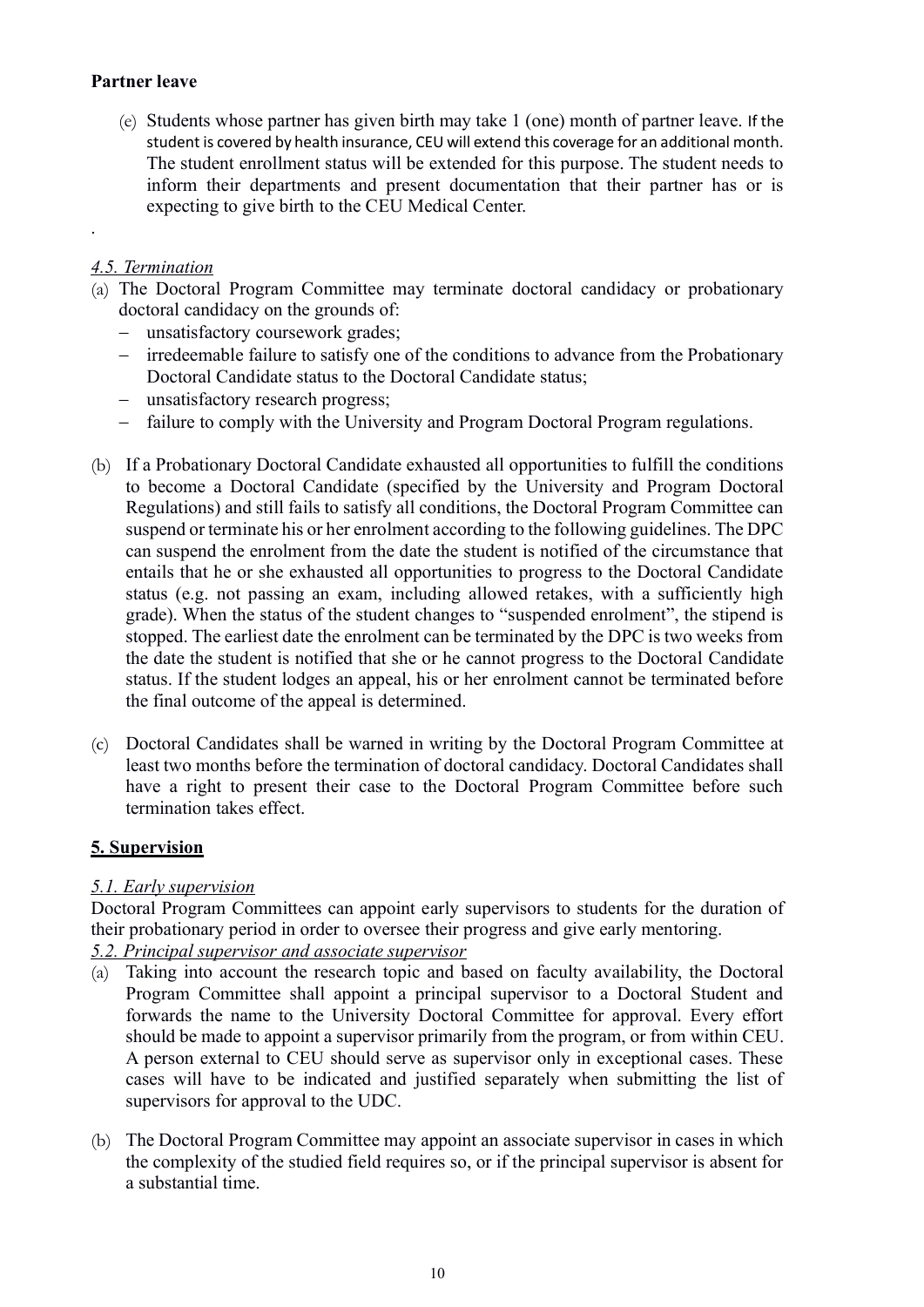(c) Doctoral Students may make a proposal of who, among CEU academic staff, should serve as their principal supervisors (and associate supervisor) to the Doctoral Program Committees.

# <span id="page-10-0"></span>*5.3. Eligibility*

- (a) Only faculty members having a doctoral degree or equivalent are eligible to act as principal supervisors, unless an exception is granted by the Pro-Rector for Faculty and Research (which, however, is not a possibility in the Hungarian/accredited programs). All eligibility criteria are also applicable to associate supervisors.
	- (b) Under normal circumstances, no one should supervise more than five Doctoral Students. Academic units may have different limits, in line with their student numbers and accounting for specific supervision policies, to achieve a balanced workload between supervisors. Professors holding the Emeritus title, but currently not employed by the University, can also supervise doctoral students. In case of doubt, the University Doctoral Committee shall decide on the ratio. The associate supervisor position counts as a regular supervision when calculating the maximum number of Doctoral Students a faculty member may supervise.

#### <span id="page-10-1"></span>*5.4. Changing the supervisor*

Candidates may request in writing a change of their principal supervisors or associate supervisors (substantiating such a request). The Doctoral Program Committee is required to address the request within 15 days, and forward their decision on any change in the supervisor's status to the University Doctoral Committee for approval. Under special circumstances, the Doctoral Program Committee can also propose a change in supervisor to the University Doctoral Committee.

# <span id="page-10-2"></span>*5.5. Detailed responsibilities of the principal supervisor & the associate supervisor*

- (a) Responsibilities of the principal supervisor and the associate supervisor include:
	- − giving guidance about the nature of research and standards expected, about the choice of research topic, about the planning of the research program and about relevant literature and resources;
	- − giving detailed advice in order to ensure that the whole research project and dissertation writing is completed within the scheduled time;
	- − regularly requesting pieces of written work and/or research results and return such work (including dissertation drafts) with constructive criticism within a reasonable time;
	- − informing the student about the satisfactory or unsatisfactory progress of his/her work;
	- − reporting once a year in writing to the Doctoral Program Committee on the candidate's progress; the content of this report must be communicated to the student according to the regulations of the Doctoral Program;
	- mentoring students in their preparation for an academic career;
	- encouraging students to play a full and active role in the intellectual life of the department and the university;
	- − assisting students in finding suitable host universities for study/research abroad under the Doctoral Research Support Scheme;
	- and other responsibilities specified by the Doctoral Program regulations.
- (b) Supervisors' duties remain unaltered even when they are on sabbatical or unpaid leave.

#### <span id="page-10-3"></span>*5.6. External supervisor and research abroad under the Doctoral Research Support Scheme*

CEU encourages its Doctoral Candidates to spend a period (usually a term) at another university during the research period. To allow the students to take maximum benefit from such periods abroad, the principal supervisor, in cooperation with the Doctoral Program Committee, will help to identify a contact scholar in the host institution who would be ready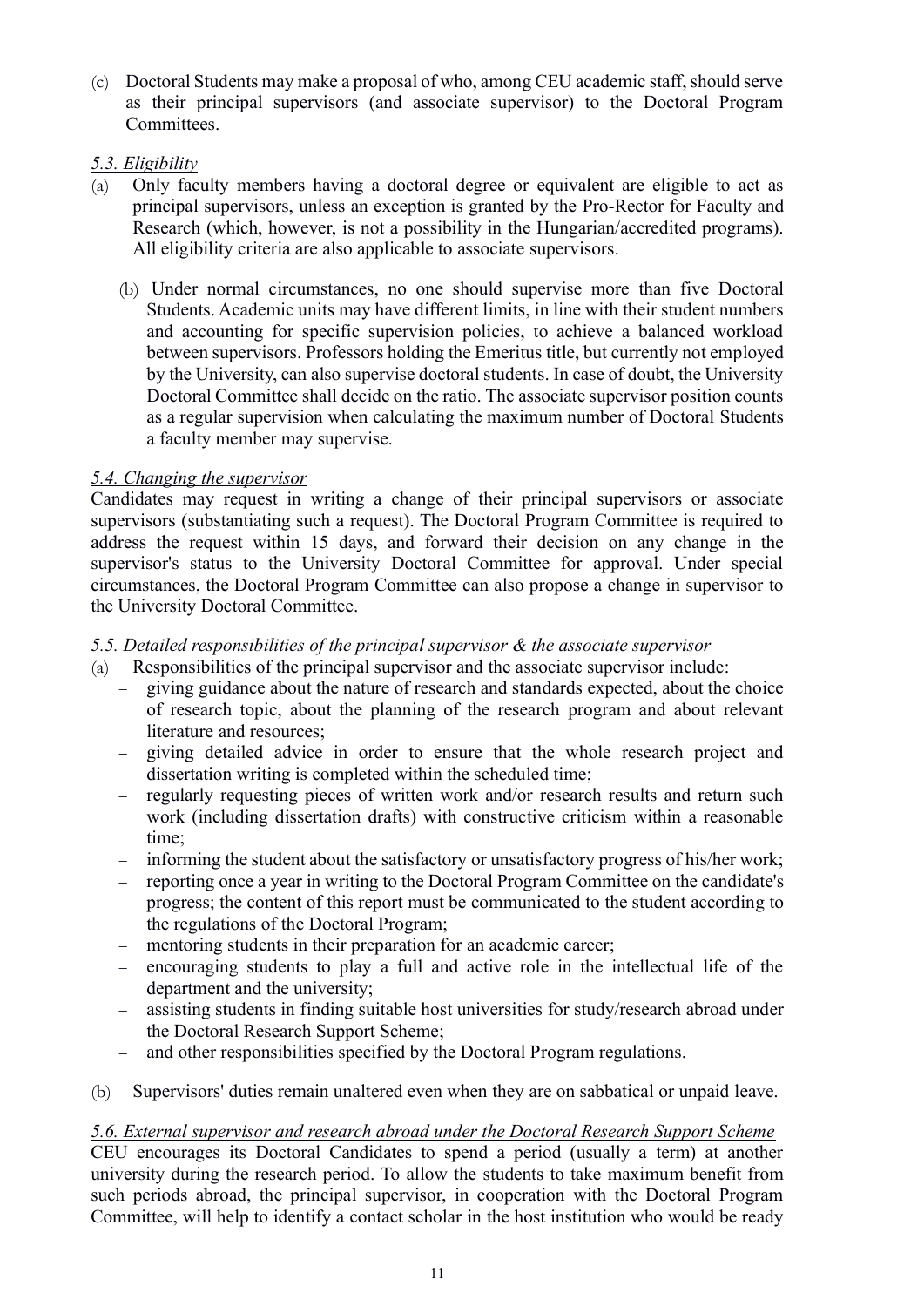to serve as an external supervisor. The duties of the external supervisor normally cease once the period of Doctoral Research Support Scheme lapses.

# <span id="page-11-0"></span>**6. Examinations**

#### <span id="page-11-1"></span>*6.1. Comprehensive examination*

Probationary Doctoral Candidates take a comprehensive examination after they successfully fulfilled the requirements prescribed in the regulations of their Doctoral Programs. Programs should also specify, in their regulations, the grading system, and the timing of the comprehensive examinations. The regulations of a program may specify circumstances under which a comprehensive examination can be retaken; if such provisions are made, comprehensive examinations may be retaken only once. If the doctoral program regulations do not specifically address the possibility of a retake for the Comprehensive exam, the default option, in harmony with the general Student Rights, Rules and Regulations, is the possibility of one retake. The composition of the retake Comprehensive Exam committee has to be approved by the UDC.

#### <span id="page-11-2"></span>*6.2. Prospectus defense*

Doctoral Programs may require that a Doctoral Student presents a Prospectus, which is a document outlining the student's research according to the regulations of the Programs. The timing and evaluation of the Prospectus is also specified in each Doctoral Program's regulations. A prospectus can only be resubmitted once.

#### <span id="page-11-3"></span>*6.3. MPhil*

- (a) The Master of Philosophy (MPhil) is an intermediate degree between the other academic master's degrees and the Doctor of Philosophy. It is awarded to candidates in CEU's Ph.D. programs after completion of all requirements for the Ph.D. except the dissertation.
- (b) A doctoral student who maintains a candidacy status throughout his or her enrolment and has fulfilled all requirements except for the dissertation in a CEU Ph.D. program may apply for an MPhil. The application is submitted to the DPC. After verifying that the conditions for an MPhil have been fulfilled, the DPC asks the Students Record office to register the award of MPhil.
- (c) Award of MPhil means automatic termination of the student's enrolment in the doctoral program. If the student awarded an MPhil subsequently submits his or her dissertation and receives a PhD in the same program, his/her MPhil degree is revoked (as only one degree can be awarded for the same curriculum).
- (d) Those CEU doctoral programs that do not award the Doctor of Philosophy degree (e.g. SJD) may opt not to award an MPhil.

# **7. Dissertation submission and defense**

#### <span id="page-11-4"></span>*7.1. Dissertation format and submission*

- (a) Doctoral Programs may specify the minimum and maximum length of the doctoral dissertation. Students cannot depart from the specified length without prior permission of the Doctoral Program Committee. The program regulations also specify under what conditions a dissertation can be submitted for defense (e.g. the supervisors' approval, report by the supervisor, etc.).
- (b) The submitted dissertation shall include:
	- 1. title page including the authors name, date of submission, supervisor's name;
	- 2. table of contents;
	- 3. abstract of maximum 500 words;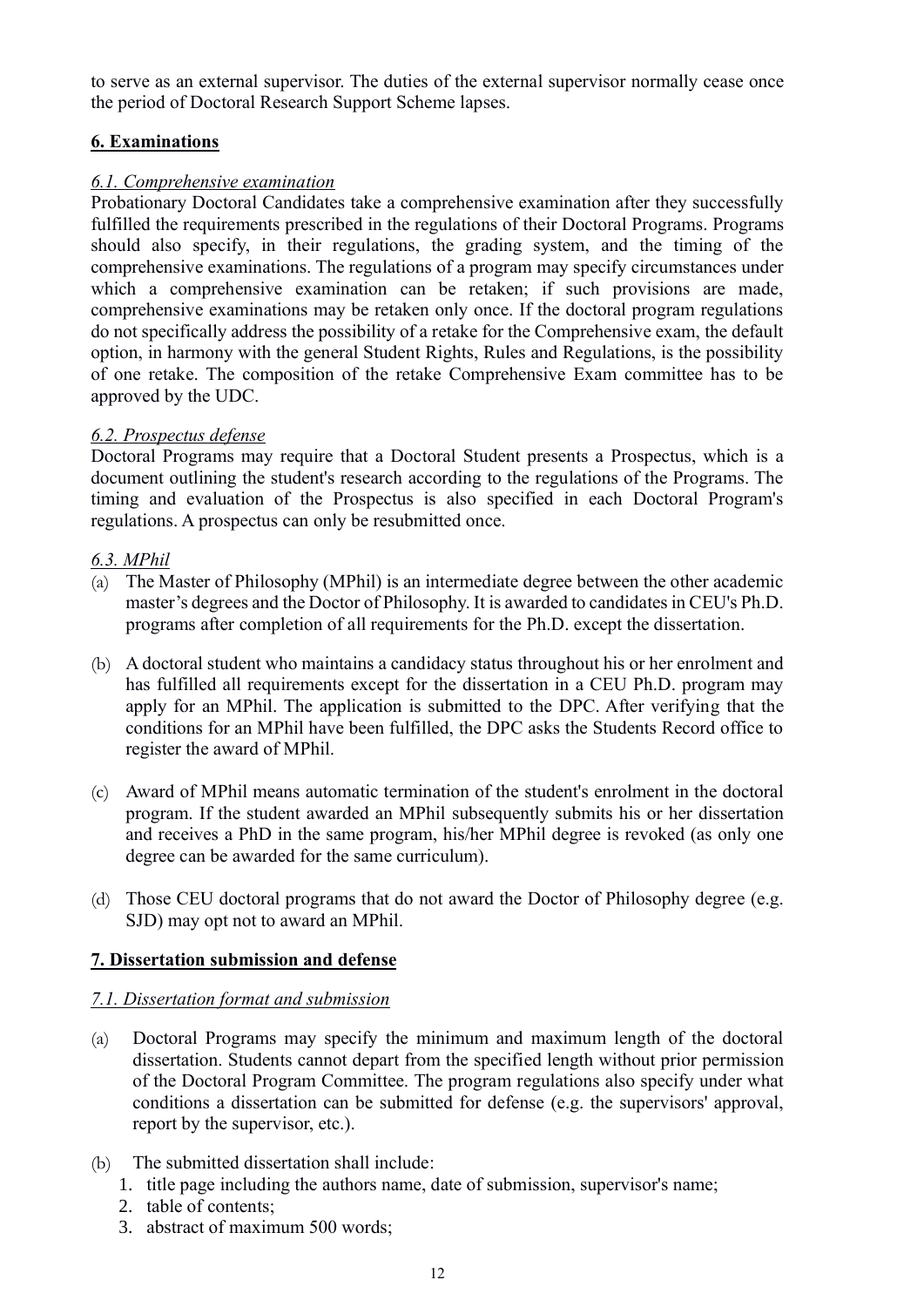- 4. signed statement that the dissertation contains no materials accepted for any other degrees in any other institutions;
- 5. signed statement that the dissertation contains no materials previously written and/or published by another person, except where appropriate acknowledgment is made in the form of bibliographical reference, etc.;
- 6. where the work is based on joint research, disclosure of the respective contribution of the authors;
- (c) When submitting their dissertation for defense, the student has to attach the signed "Statement of objection" (see 7.2 below, the form is attached as *Appendix 2*).
- (d) Two hard copies of the dissertation shall be submitted to the Doctoral Program Committee, an additional hard copy shall be submitted to the CEU library, and an electronic version of the dissertation shall be uploaded to the CEU electronic thesis database (ETD) The final version of the dissertation, after possible modifications following the defense, should be uploaded to the ETD after the defense. All dissertations in the ETD are available on the web through the CEU library catalogue.
- (e) In accordance with Section 86 (1) of the University Organisation and Studies Act (Universities Act 2002) of Austria, graduates of doctoral programs are also under a duty of publication to the Austrian National Library. Accepted doctoral dissertations must be lodged with the Austrian National Library.
- (f) CEU may as an exception decide not to make available in electronic form the doctoral dissertation for a period of not exceeding two academic years - or not to publish such dissertation in integral, rather in a redacted form if (1) there are well documented and convincing reasons to believe that such publication would actually or potentially result in threatening the life, health or well-being of the author or another individual or (2) if the author proves to the satisfaction of the Pro-Rector for Faculty and Research that the availability of the dissertation in the ETD would prevent its publication with a leading academic publisher. Redaction shall be preferred in the first of the above two cases over non-publication. The author of the dissertation shall submit a written application for nonpublication or redaction of the dissertation to the Pro-Rector for Faculty and Research setting out reasons for the non-publication. The Pro-Rector for Faculty and Research shall decide on the question of the (non-) publication/redaction based on a written recommendation of the dissertation's principal supervisor and of the Doctoral Program Committee. Restricting electronic publication of a doctoral dissertation in excess of two years is not possible. Similarly, in accordance with Section 86 (2) of Universities Act 2002, the author of the dissertation may apply for copies of the dissertation deposited with the Austrian National Library to be withheld for a maximum of five years.

#### <span id="page-12-0"></span>*7.2. Dissertation Committee*

- (a) The Dissertation Committee is responsible for the evaluation of the doctoral dissertation. It is appointed by the University Doctoral Committee, based on the recommendation of the Doctoral Program Committee.
- (b) The Dissertation Committee has the following composition:
	- − the Dissertation Committee has at least three voting members, and at least one third of the voting members must be external to CEU (that is, have no contractual relation with CEU at the time of the submission of the dissertation and the defense)
	- the Committee includes at least two examiners, who are asked to write a written report of the dissertation prior to the defense. At least one of the examiners must be external to CEU (in the above sense). In the exceptional case that the supervisor (principal or associate) is external to CEU in this sense, another external examiner has to be appointed.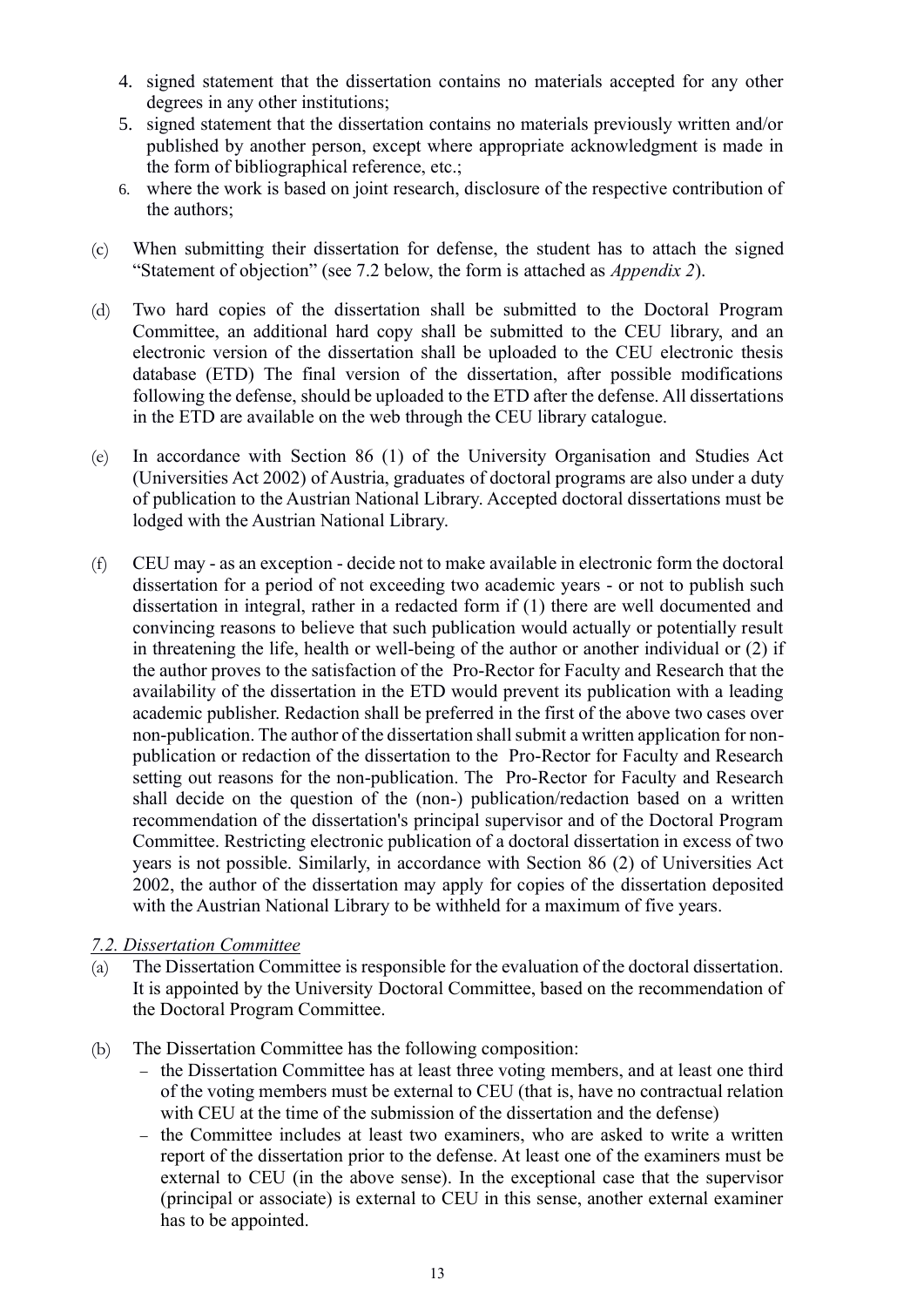- − supervisors can be asked to be examiners (depending on the program's practice), but in that case there have to be at least another two examiners.
- − the Dissertation Committee may not include close relatives of the Candidate and individuals who may not be presumed to provide an unbiased evaluation about the dissertation
- (c) A "Statement of Objection" form has to be submitted together with the dissertation (the form is attached to the Doctoral Regulations as Appendix 2). On this form, the Doctoral Candidate whose dissertation is examined has an opportunity to name individuals whom he/she does not wish appointed as examiners of the dissertation. The Candidate should give precise reasons for doing so. If the Doctoral Candidate has no such objections, this has to be indicated on the form. If the Doctoral Program Committee does not take the relevant suggestions into account, the candidate may appeal against the decision to the University Doctoral Committee.

#### <span id="page-13-0"></span>*7.3. Dissertation examination*

- (a) The examiners are asked to provide a written report of the dissertation within two months (during term time) of their appointment. Each examiner is asked to indicate in writing whether the dissertation can be submitted for defense. In case one of the reports is negative, a further examiner shall be appointed. Shall the report of the further examiner be negative as well, the dissertation will be rejected. Doctoral Programs must offer guidelines for the evaluation of the dissertation in their specific regulations.
- (b) The dissertation can be defended in the form of a written defense or an oral defense. In case of awarding a doctoral degree accredited in Hungary, an oral defense must be chosen.
- (c) If the dissertation is defended in an oral defense, the defense takes place within three months of the receipt of a sufficient number of positive examiners' reports. Upon request by the candidate and support by the Dissertation Committee, the defense may be closed to the public if the dissertation contains information subject to patent regulations of data sensitive from the point of view of security. Final decision on closed defenses rests with the UDC. As a rule, dissertation defenses do not take place in the holiday periods (exceptions can be granted by the Doctoral Program Committees). The Candidate receives the reports in advance, and prepares a reply for the oral defense. At the oral defense, the Candidate summarizes the main points of the dissertation, and responds to the questions and comments by the members of the Dissertation Committee and the audience. After the debate, the Committee decides about the acceptance of the dissertation behind closed doors (see 7.3. below on acceptance). The chair of the Committee announces the decision of the Committee.
- (d) If the dissertation is defended in a written defense the Examiners and the Principal Supervisor shall prepare a detailed written evaluation of the dissertation. This should contain eventual questions the Candidate should answer in writing, suggestions and proposal for the modifications of the dissertation, and any other comments that they consider relevant. The Candidate then must prepare a written answer to the questions, carry out the changes and modifications suggested in the reports or argue in details why the suggested changes or modifications are not executed. The Examiners and the Principal Supervisor can accept this or suggest one additional, final, round of questions, clarifications and/or modifications. Then the Examiners and the Principal Supervisor must declare in writing that the dissertation is fully adequate in originality, scope, depth and quality as to be awarded the doctoral degree or state that in its present form the degree should not be awarded.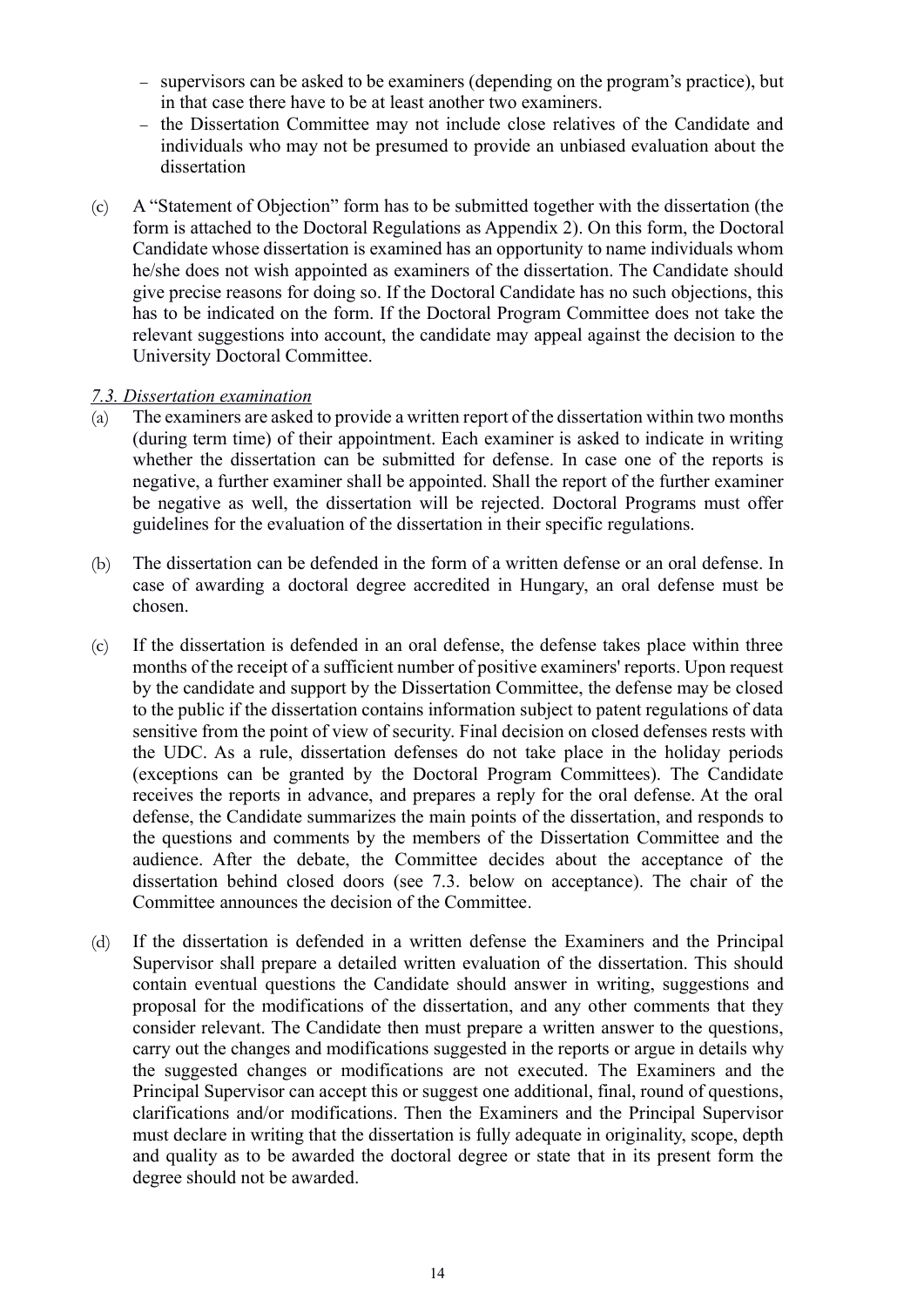(e) Doctoral Programs should have detailed regulations with regard to both written and oral defense. These regulations and the changes therein, should be approved by the University Doctoral Committee.

#### <span id="page-14-0"></span>*7.4. Acceptance*

- (a) To satisfy the degree requirements, the dissertation must make a significant and original contribution to the knowledge and understanding of the subject and must demonstrate the capacity of the candidate to carry out independent quality research. Whether the dissertation is defended in an oral or written defense, two members of the Dissertation Committee are asked to indicate in writing whether:
	- − the dissertation makes a significant contribution to the knowledge and to the understanding of the subject with which it deals;
	- − the dissertation demonstrates the candidates' capacity to carry out quality independent research;
	- − the dissertation contains material worthy for publication;
	- − knowledge of the state of the art in the specific subject is demonstrated;
	- − the format and literary presentation is satisfactory.
- (b) The Doctoral Program regulates the acceptance process in details. The process may include requests for modifications before or after the defense. The Committee needs to decide, in harmony with the Program regulations, which members of the Dissertation Committee should certify in a written report that the required modifications were implemented.
- (c) The Dissertation Committee decides about the acceptance of the dissertation based on the majority voting principle, and accordingly may recommend the candidate to be awarded/not to be awarded the doctoral degree. In case of substantial differences in the examiners' recommendations, the Doctoral Program Committee must appoint additional examiners. The doctoral degree is awarded by the University.
- (d) The degree process has to be finished within one year following the submission of the dissertation.

#### <span id="page-14-1"></span>**8. Appeals**

#### <span id="page-14-2"></span>*8.1 Lodging an appeal*

- (a) Students can lodge an appeal against decisions made by the Doctoral Program Committee or one of the Examination Committees to the University Doctoral Committee. These include decisions concerning withdrawal, re-enrolment and termination of student status, and decisions concerning the outcome of the Comprehensive, Prospectus and the Dissertation Examination. Other grievances should be addressed to the Disciplinary or the Grievance Committee, according to the rules specified in the CEU Code of Ethics.
- (b) The appeal must be in writing and include the grounds for the appeal, and the desired outcome of the appeal. The appeal should be addressed to the Chair of the University Doctoral Committee, and sent within two weeks of the communication of the decision to the student.

#### <span id="page-14-3"></span>*8.2 Procedure*

(a) Students submitting an appeal may request that the UDC student representative has no access to materials disclosed in the appeal process and that she or he does not participate in the decision. If an issue of conflict of interest arises for the UDC student representative in an appeal process, the Doctoral Student Union will be asked to delegate another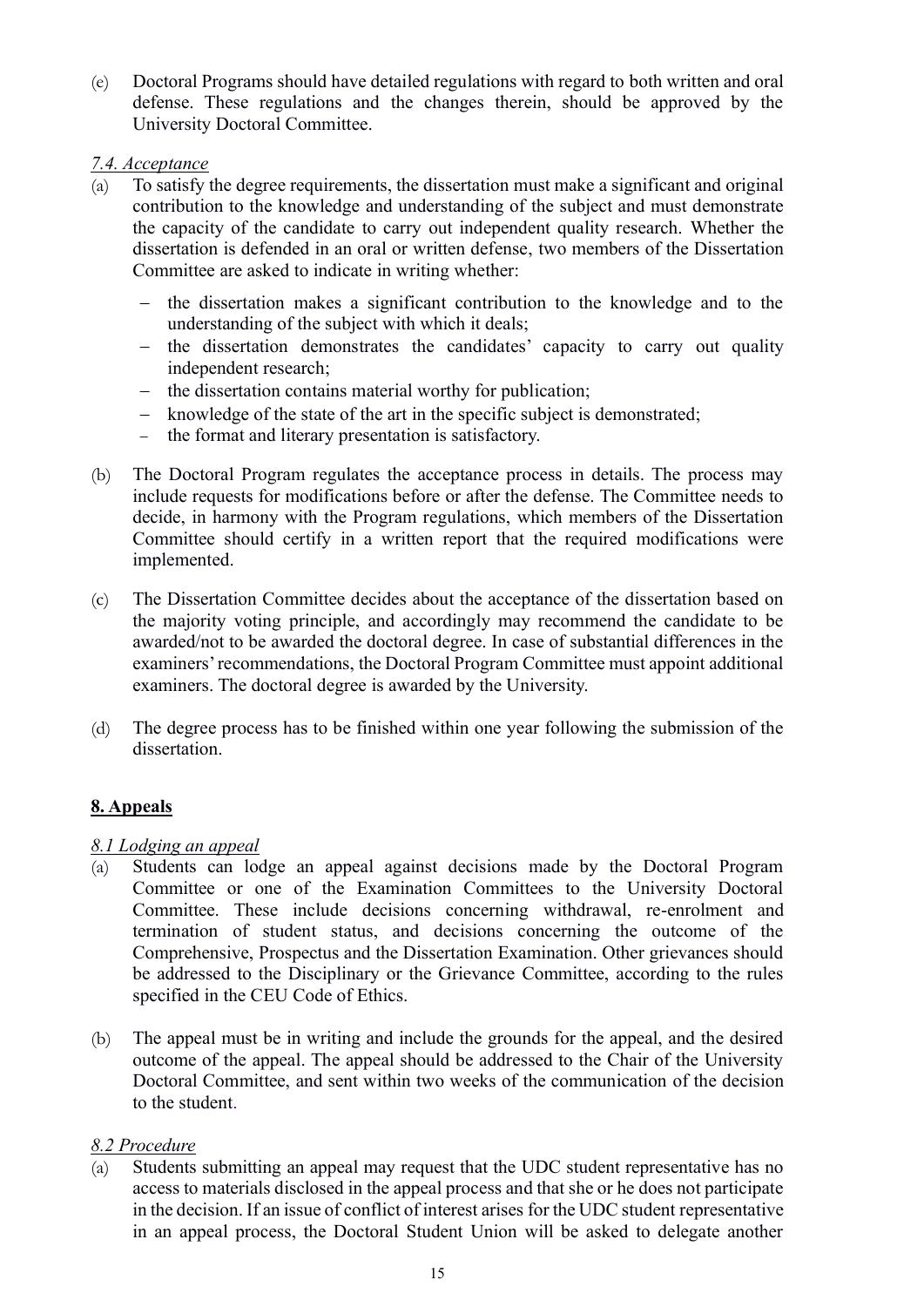student. Upon the receipt of an appeal, the Chair of the University Doctoral Committee, or one or more members of the University Doctoral Committee to whom the Chair refers this task, will collect information relevant to the case. In particular, a representation of the case should be obtained from the Doctoral or Examination Committee whose decision is being questioned. The University Doctoral Committee may ask for a written representation or may request a hearing.

- (b) Every effort must be made to deal with the matter in a timely fashion.
- (c) Once the relevant evidence is available, or a hearing is arranged for the representation of the case, the University Doctoral Committee will meet and consider the legitimacy of the appeal. The University Doctoral Committee can rule whether the appeal is not well grounded, and the decision of the relevant committee is upheld, or the appeal is well grounded and the decision of the relevant committee is over-ruled. The University Doctoral Committee can also make recommendations to the relevant committees to resolve problematic situations.
- (d) If the decision concerns the outcome of an examination, and the decision is over-ruled, the student should be given the opportunity to retake the exam within a reasonable period of time following the decision.
- (e) The decision of the University Doctoral Committee may be appealed, as a final instance, with the Rector.

#### <span id="page-15-0"></span>**9. Revoking a doctoral degree**

- (a) The departmental Academic Dishonesty Committee can recommend revoking a doctoral degree to the University Doctoral Committee if serious fraud or academic dishonesty is shown in the dissertation or other parts of the performance that earned the degree.
- (b) Based on the recommendation of the departmental Academic Dishonesty Committee and any further fact that may be relevant, the UDC may decide to revoke a doctoral degree. The decision has to be endorsed by the Rector.
- (c) An appeal against the decision to revoke a degree can be made within two weeks after such a decision is communicated. The ground for appeal should refer to some procedural error. The appeal is to be addressed to the Disciplinary Committee and then to the Grievance Committee as a last instance.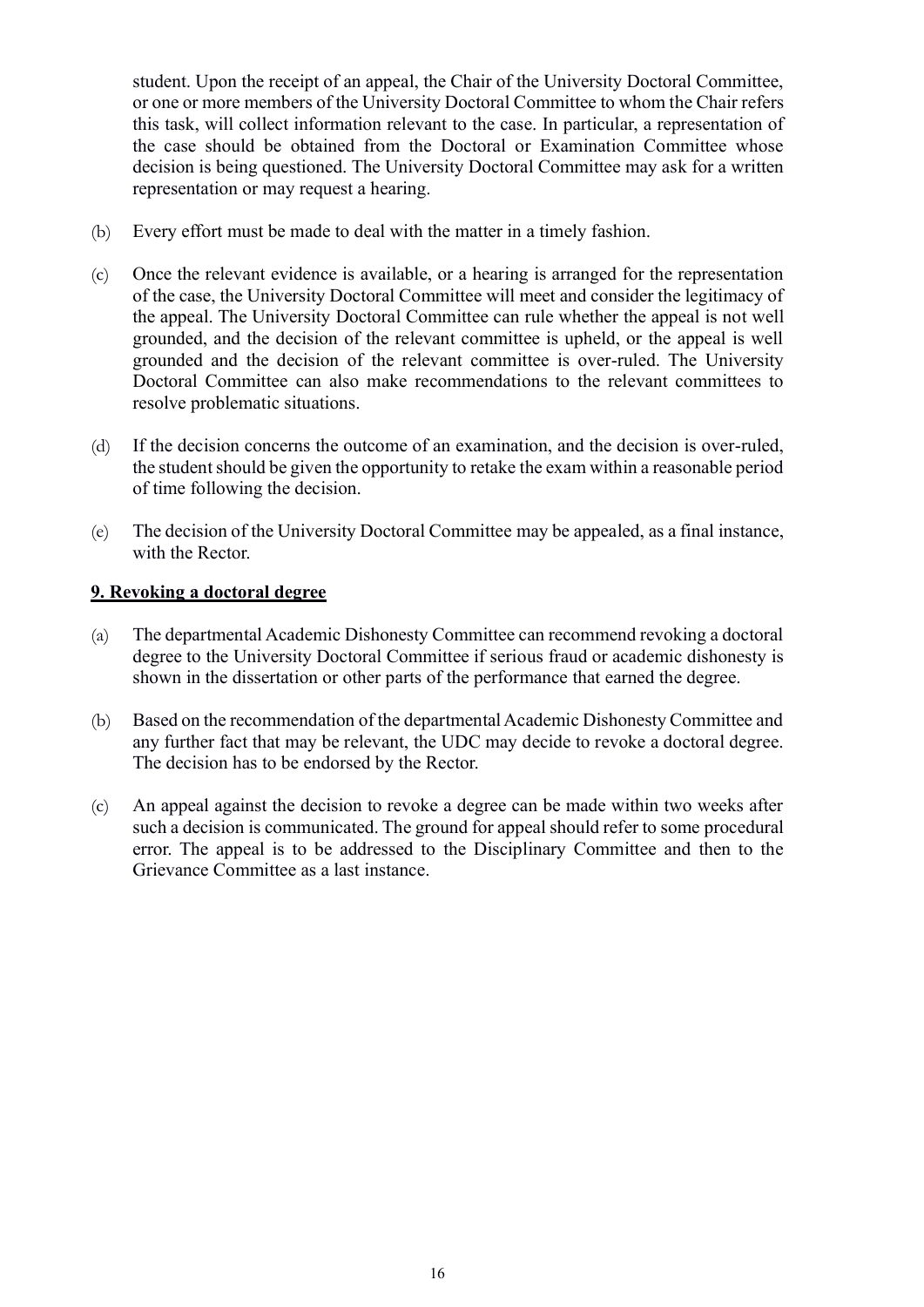#### <span id="page-16-0"></span>**10. Additional Regulations for Students enrolled in Hungarian-accredited Doctoral Schools (For Students enrolled** *before* **the Academic Year 2016-2017)**

# <span id="page-16-1"></span>*10.1. Supplement to 1.1. above "Doctoral Program"*

In order to arrange Hungarian accreditation for a Doctoral Program, a Doctoral School must be established according to criteria specified in §§ 1-8 of the Hungarian government decree no. 387/2012 (XII.19.), "Concerning Doctoral Schools, the Order of Doctoral Procedures and Habilitation" (the "Decree"). A Doctoral School can be established with a faculty of at least seven (in the case of interdisciplinary Doctoral Schools, eleven) core members. Core members are academics with a PhD degree and in full time employment by CEU. Subject to approval by the University Doctoral Committee (in Hungarian "doktori tanács"), one core member may be a CEU Emeritus Professor; up to two core members may be full time employees of one of the research institutes of the Hungarian Academy of Sciences. Core members must have experience in supervision demonstrated by at least one graduated doctoral student (or 2 cosupervised graduated doctoral students), and their publication record must be available from the electronic database Magyar Tudományos Művek Tára. The majority of core members must possess the Hungarian title "egyetemi tanár". The Core members shall prepare the founding documents of the Doctoral School in line with § 5 of the Decree. The Rector of CEU shall submit a request for the registration of the Doctoral School according to § 6 (2) of the Decree. The decision on closing the Doctoral School shall fall within the competency of the Doctoral Program Committee, or – upon the initiative of the Rector – of the Senate. If closing has been initiated by the Rector, then the Senate shall obtain the opinion of the Doctoral Council prior to its decision. The Rector shall initiate at the Education Authority the modification of the registered data of the Doctoral School according to the decision of the Senate. The Education Authority shall delete the Doctoral School from its registry without executing a proceeding on taking evidence. CEU offers doctoral-level programs and confers Hungarian-accredited doctoral degrees in two fields of disciplines, as follows:

- 1. Discipline of science: arts and humanities, branch of science: history;
- 2. Discipline of science: social sciences, branch of science: economics.

#### <span id="page-16-2"></span>*10.2. Supplement to 1.2. above, "Doctoral Students"*

(a) Doctoral Students who intend to earn a degree accredited in Hungary, must initiate a Doctoral Procedure, and during this procedure, they are called "Doctoral Nominees" ("doktorjelölt")3 On initiating a doctoral procedure, Doctoral Students must sign the following statement:

"Currently I have no other doctoral procedure in the same discipline in progress. I did not initiate such a doctoral procedure that was rejected during the last two years."

(b) The dissertation must be submitted within two years of the acceptance of the application for a doctoral procedure.

# <span id="page-16-3"></span>*10.3. Supplement to 1.3. above, "Doctoral Program Committee (DPC) and the Director of the Doctoral Program"*

(a) Hungarian-accredited doctoral schools are headed by the Doctoral School Director (DSD). The DSD is elected by the University Doctoral Committee from among the "egyetemi tanár" core members of the school upon nomination by the majority of the core members, and appointed by the Rector for a period of maximum 5 years. The responsibilities of the DSD include: organizing the meetings of DSC (below), reporting

<sup>&</sup>lt;sup>3</sup> Clarification: all Doctoral Nominees are Doctoral Candidates.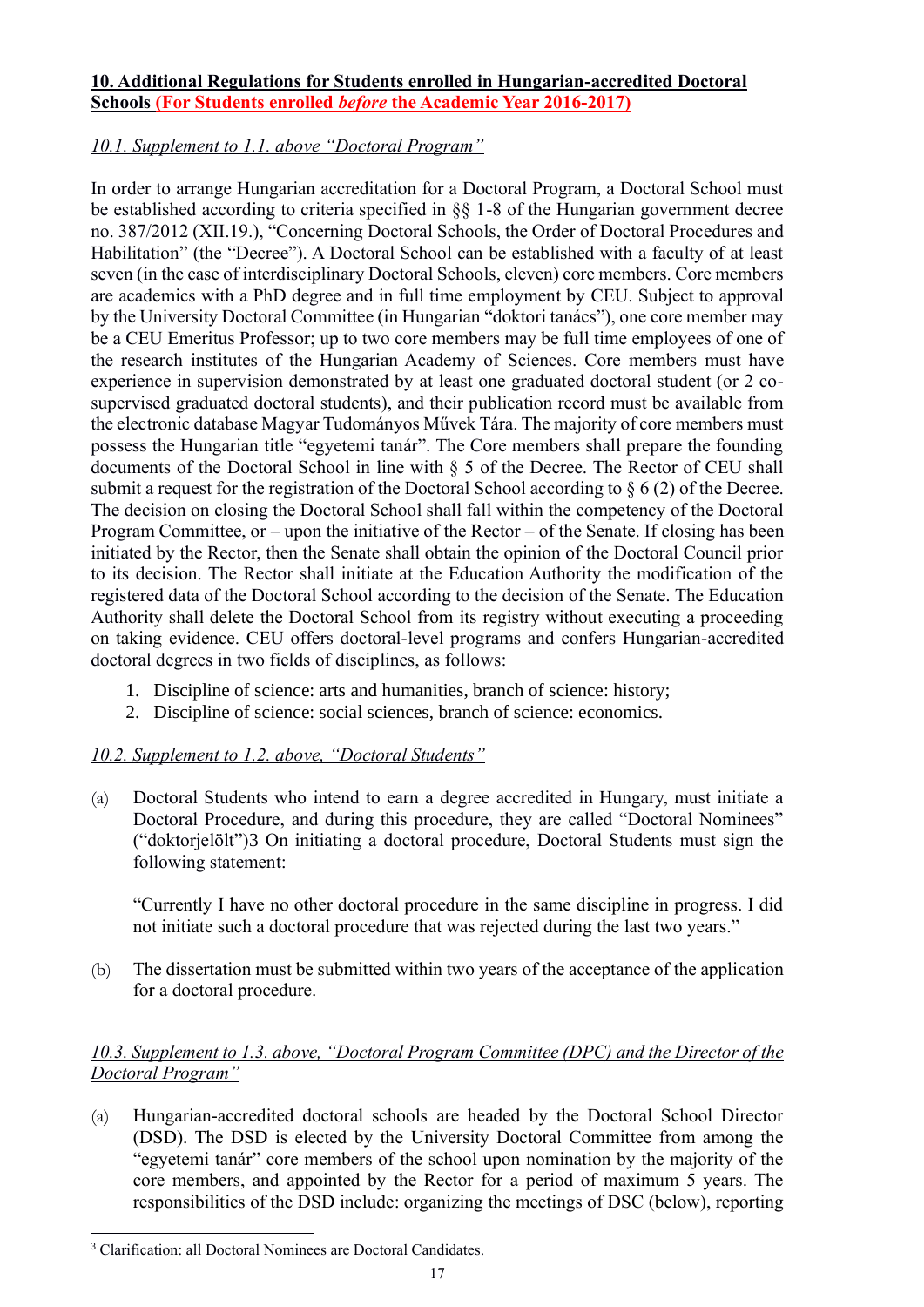to the Pro-Rector for Faculty and Research, making decisions in some of the individual cases and others. Decision on the removal of the DSD falls within the competency of the University Doctoral Committee.

(b) In order to support the work of the DSD, a Doctoral School Council (DSC) may be established. The DSC is elected by majority vote of the core members of the school, and appointed by the University Doctoral Committee. Decision on the removal of the members of the DSC falls within the competency of the University Doctoral Committee.

#### <span id="page-17-0"></span>*10.4. Supplement to 1.4. above, "University Doctoral Committee (UDC)"*

In regard of training in the Hungarian-accredited doctoral schools, the responsibilities of the UDC also include:

- − evaluating proposals for the establishment of Doctoral Schools and, when justified, initiating the closure of Doctoral Schools;
- − appointing the members of the Rigorosum Committees (incl. examiners), based on the recommendations of the Doctoral Program Committees;
- − determining the subjects of the Rigorosum;
- − determining the range of languages acceptable as a "first foreign language" in completing the requirements of a Hungarian-accredited doctoral degree;
- − dealing with appeals on doctoral matters.

#### <span id="page-17-1"></span>*10.5. Supplement to 1. above, "Status, committees, definitions"*

#### *Rigorosum Committee*

The **"Rigorosum Committee"** is responsible for conducting the Rigorosum ("szigorlat"). The Rigorosum is part of the Doctoral Procedure required for earning a degree accredited in Hungary. The Rigorosum Committee is appointed by the University Doctoral Committee, based on the recommendation of the Doctoral Program Committee. The Rigorosum Committee has at least three members, all of them answering the criteria for core membership in a doctoral school. If the Rigorosum Committee consists of fewer than five members, a maximum of one may be external to CEU. The chair of the Rigorosum Committee must be an 'egyetemi tanár' or a habilitated 'egyetemi docens'.

<span id="page-17-2"></span>*10. 6. Supplement to 3.4. above, "Duties and activities of Doctoral Candidates":*

− earning at least 180 ECTS credits in coursework, research and reporting, as determined by the relevant departments.

fulfilling any other obligations prescribed by the Doctoral Program's regulations and guidelines (including especially publication and second foreign language requirements in the case of Doctoral Candidates pursuing a Hungarian-accredited degree in one of the Hungarian-accredited doctoral schools).

#### <span id="page-17-3"></span>*10.7. Supplement to 4.5 above "Termination"*

In Hungarian-accredited Doctoral Programs, Doctoral candidacy shall also be terminated if the conditions determined in § 59 (1) of the Hungarian Education Act are fulfilled (termination of student status).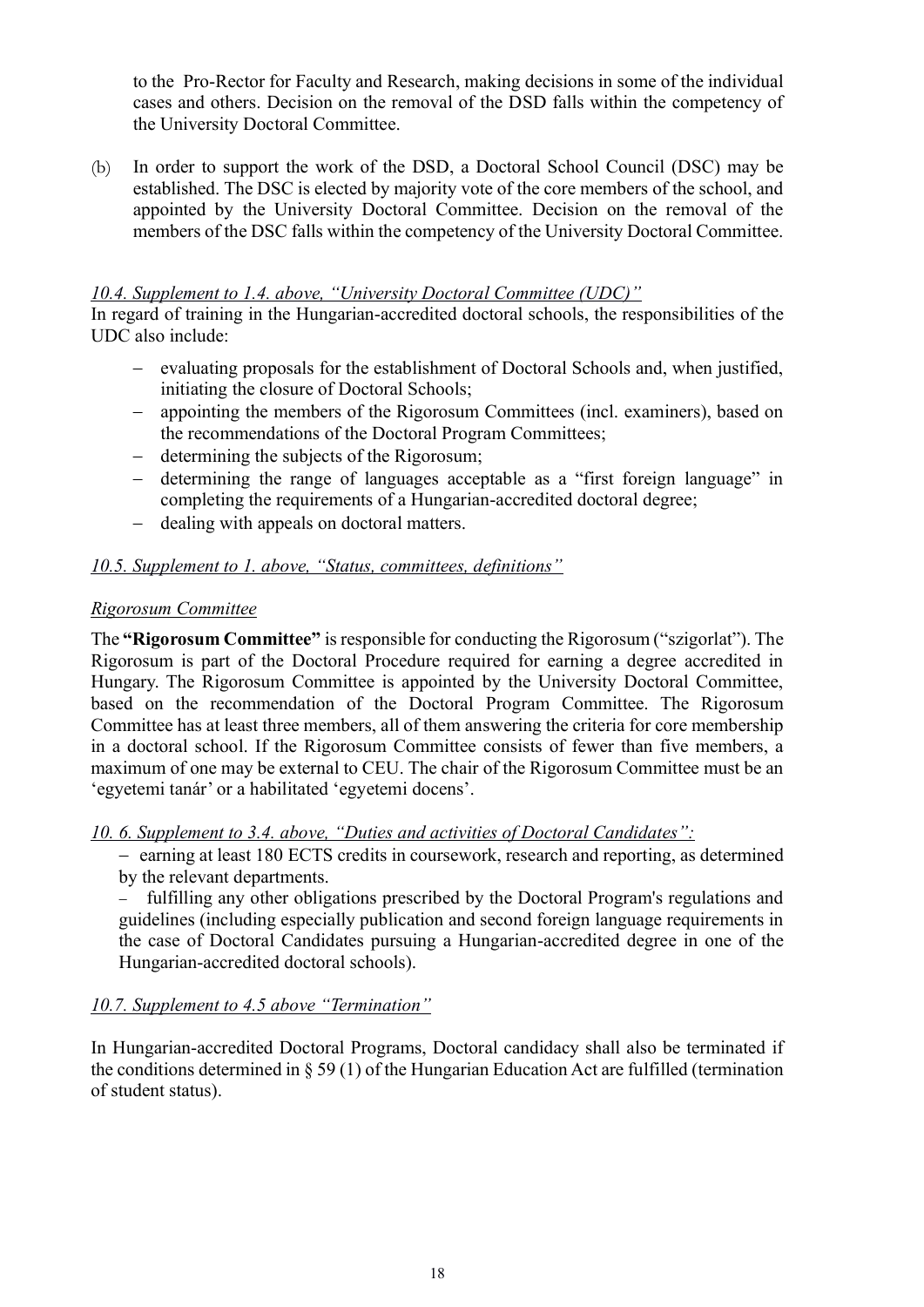#### <span id="page-18-0"></span>(a) Rigorosum

Doctoral Candidates who intend to earn a degree accredited in Hungary, must pass the Rigorosum ("szigorlat") comprising of one main subject and two additional subjects. When a Doctoral Candidate initiates the doctoral procedure required for the degree accredited in Hungary, he or she becomes a Doctoral Nominee. The Rigorosum must take place within two years of the start of the Doctoral Nominee status. The Rigorosum Committee (see above, 1.7) evaluates both the viability of the Candidate's research, and the candidate's skills and background knowledge necessary for the completion of the dissertation. The result of the Rigorosum must be announced immediately after the Rigorosum. The dissertation must be submitted within two years of the obtaining of the Doctoral Nominee status.

#### (b) Languages

Doctoral Candidates who intend to earn a degree accredited in Hungary must produce evidence of appropriate command of two languages other than their mother tongue ('foreign languages'). The first of these languages must be one of the following: Albanian, Arabic, Armenian, Bulgarian, Chinese, Croatian, Czech, English, Estonian, Finnish, French, Georgian, German, Hebrew, Hindi, Hungarian, Italian, Latin, Latvian, Lithuanian, Modern Greek, Old Church Slavonic, Old Greek, Ottoman Turkish, Persian, Polish, Romanian, Russian, Serbian, Slovak, Slovenian, Spanish, Syriac, Turkish, Ukrainian, Yiddish

Evidence of sufficient command of this language can be produced in one of the following ways:

- − English is recognized without further evidence in the case of all non-native speakers of English accepted in a CEU doctoral program (cf. Admissions criteria, 2.1),
- − Hungarian state administered language certificate (or equivalent), type 'B2', intermediate' ("középfokú") level or higher,
- − completion of secondary education in a foreign language,
- − degree in an accredited higher education institution in a foreign language,

In addition, evidence of sufficient command of a second foreign language, to be chosen from a range determined by the Doctoral Program Committee, can be produced in one of the following ways:

- − any of the above;
- − Hungarian state administered language certificate (or equivalent), type 'B1', 'beginner' ("alapfokú") level or higher;
- − evidence of successful completion of a foreign language course in a secondary or higher education institution;

The Doctoral School may define additional options of how students may fulfill the second foreign language requirement.

#### <span id="page-18-1"></span>*10.9. Supplement to 7.1. above, " Dissertation format and submission"*

(a) Candidates pursuing a Hungarian-accredited degree must also submit the following signed statement:

"I am currently not involved in another doctoral procedure in [name of discipline]. I did not fail at a doctoral defense, nor was an application of mine for a doctoral procedure rejected during the last two years."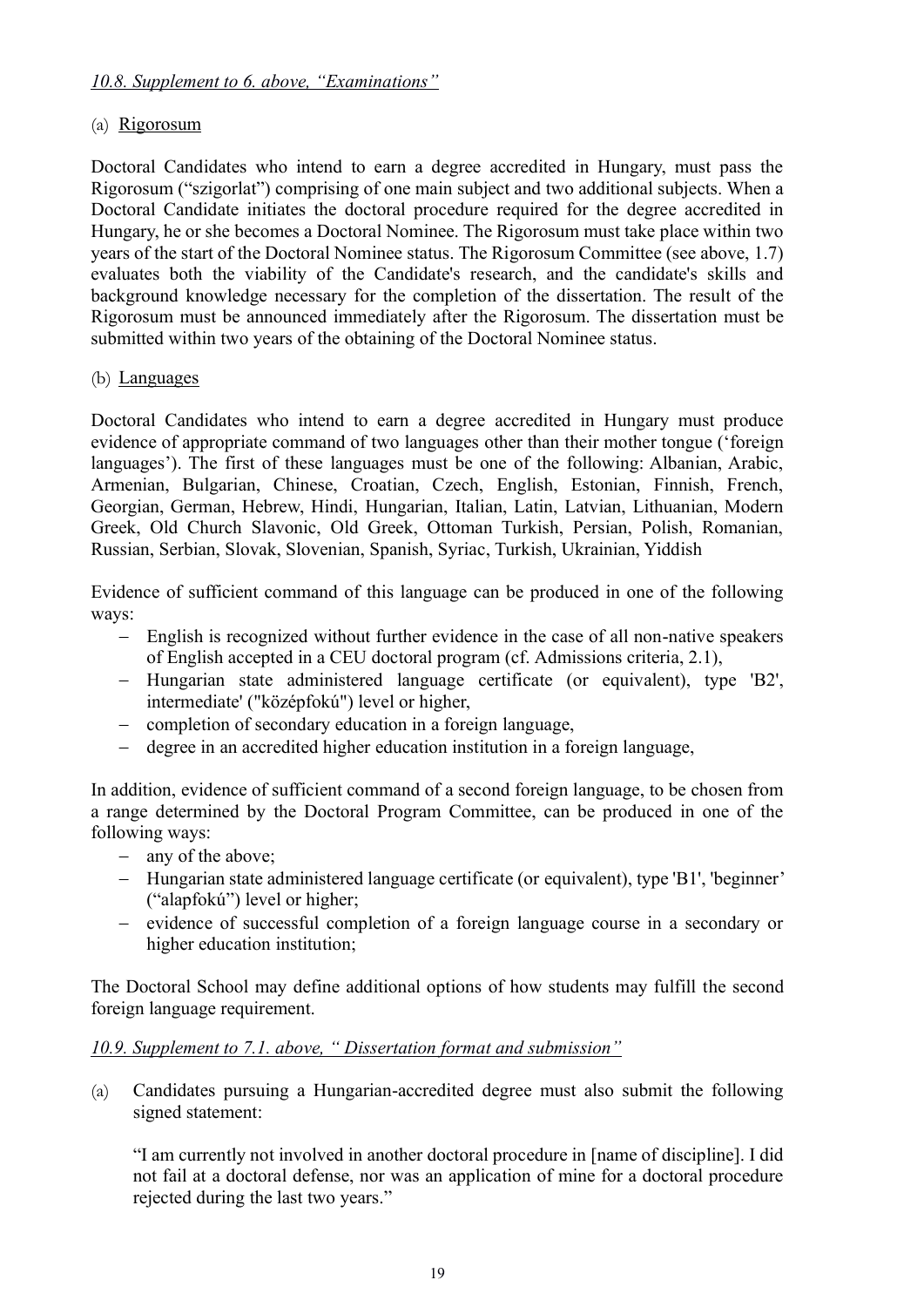(b) Candidates pursuing a Hungarian-accredited degree must also submit a dissertation booklet, summarizing item by item the major findings of the dissertation. In their case, an electronic version of the dissertation shall be provided to the electronic database of Magyar Tudományos Művek Tára by indicating a DOI identification No. in line with the international practices.

#### <span id="page-19-0"></span>*10.10. Supplement to 7.2. (b) above, "Dissertation Committee"*

In case of applying for a doctoral degree accredited in Hungary, the chair of the Dissertation Committee is an "egyetemi tanár" or professor emeritus of CEU.

#### <span id="page-19-1"></span>*10.11. Supplement to 7.3. (a) and (c) above, "Dissertation examination"*

- (a) Candidates pursuing a Hungarian-accredited degree must submit a written response to the examiners' reports.
- (b) Upon request by the candidate and support by the Dissertation Committee, the defense may be closed to the public if the dissertation contains information subject to patent regulations of data sensitive from the point of view of security. Final decision on closed defenses rests with the UDC.

#### <span id="page-19-2"></span>*10.12. Supplement to 8.1 above, "Lodging an appeal"*

In Hungarian doctoral procedures, an appeal may also be lodged concerning the outcome of the Rigorosum.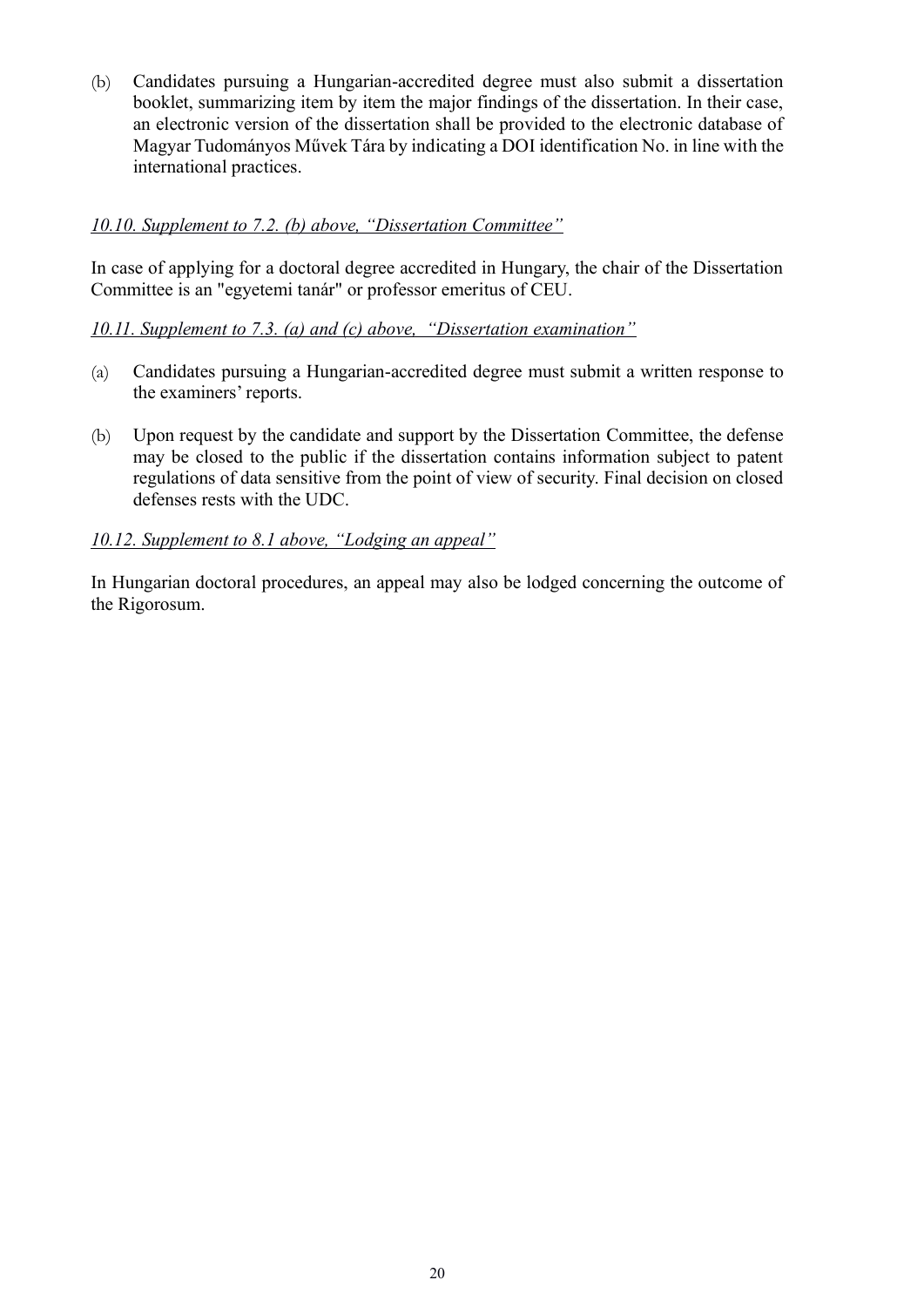#### <span id="page-20-0"></span>**10. Additional Regulations for Students enrolled in Hungarian-accredited Doctoral Schools (for Students enrolled** *from* **the Academic Year 2016-2017)**

## <span id="page-20-1"></span>*10.1. Supplement to 1.1. above "Doctoral Program":*

In order to arrange Hungarian accreditation for a Doctoral Program, a Doctoral School must be established according to criteria specified in §§ 1-8 of the Hungarian government decree no. 387/2012 (XII.19.), "Concerning Doctoral Schools, the Order of Doctoral Procedures and Habilitation" (the "Decree"). A Doctoral School can be established with a faculty of at least seven (in the case of interdisciplinary Doctoral Schools, eleven) core members. Core members are academics with a PhD degree and in full time employment by CEU. Subject to approval by the University Doctoral Committee (in Hungarian "doktori tanács"), one core member may be a CEU Emeritus Professor; up to two core members may be full time employees of one of the research institutes of the Hungarian Academy of Sciences. Core members must have experience in supervision demonstrated by at least one graduated doctoral student (or 2 cosupervised graduated doctoral students), and their publication record must be available from the electronic database Magyar Tudományos Művek Tára. The majority of core members must possess the Hungarian title "egyetemi tanár". The Core members shall prepare the founding documents of the Doctoral School in line with § 5 of the Decree. The Rector of CEU shall submit a request for the registration of the Doctoral School according to § 6 (2) of the Decree. The decision on closing the Doctoral School shall fall within the competency of the University Doctoral Committee, or – upon the initiative of the Rector – of the Senate. If closing has been initiated by the Rector, then the Senate shall obtain the opinion of the University Doctoral Committee prior to its decision. The Rector shall initiate at the Education Authority the modification of the registered data of the Doctoral School according to the decision of the Senate. The Education Authority shall delete the Doctoral School from its registry without executing a proceeding on taking evidence.

CEU offers doctoral-level programs and confers Hungarian-accredited doctoral degrees in two fields of disciplines, as follows:

- 3. Discipline of science: arts and humanities, branch of science: history;
- 4. Discipline of science: social sciences, branch of science: economics.

#### <span id="page-20-2"></span>*10.2. Supplement to 1.2. above, "Doctoral Students":*

Doctoral Students who intend to earn a degree accredited in Hungary, must enroll in the Hungarian Doctoral training.

On enrolling in the Hungarian Doctoral Training, Doctoral Students must sign the following statement: "Currently I have no other doctoral procedure in the same discipline in progress. I did not initiate such a doctoral procedure that was rejected during the last two years."

#### <span id="page-20-3"></span>*10.3. Supplement to 1.3. (b) above, "Doctoral Program Committee (DPC) and the Director of the Doctoral Program"*

Hungarian-accredited doctoral schools are headed by the Doctoral School Director (DSD). The DSD is elected by the University Doctoral Committee from among the "egyetemi tanár" core members of the school upon nomination by the majority of the core members, and appointed by the Rector for a period of maximum 5 years. The responsibilities of the DSD include: organizing the meetings of DSC (below), reporting to the Pro-Rector for Faculty and Research, making decisions in some of the individual cases and others. Decision on the removal of the DSD falls within the competency of the University Doctoral Committee.

In order to support the work of the DSD, a Doctoral School Council (DSC) may be established. The DSC is elected by majority vote of the core members of the school, and appointed by the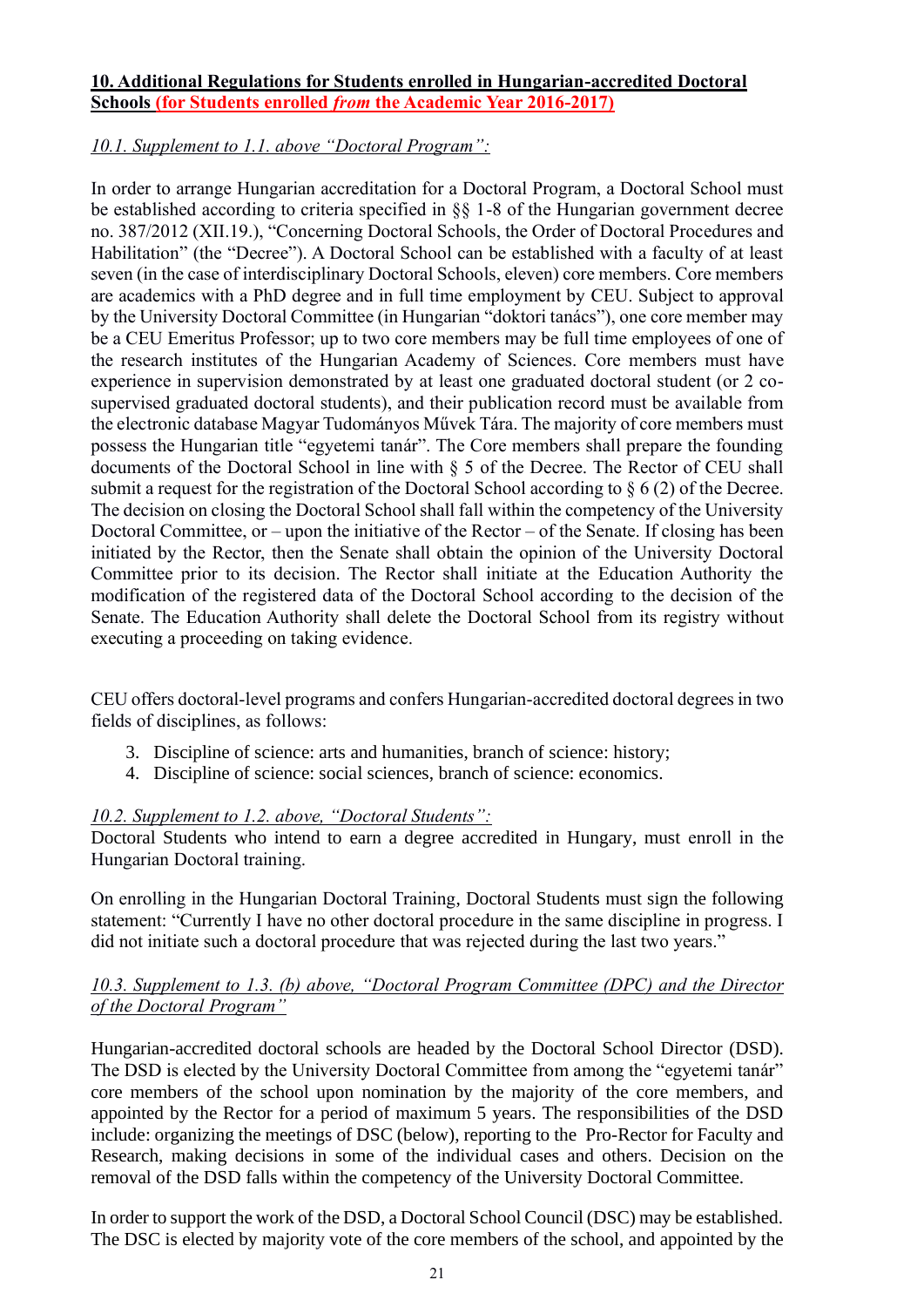University Doctoral Committee. Decision on the removal of the members of the DSC falls within the competency of the University Doctoral Committee.

#### <span id="page-21-0"></span>*10.4. Supplement to 1.4. above, "University Doctoral Committee (UDC)"*

In regard of training in the Hungarian-accredited doctoral schools, the responsibilities of the UDC also include:

- − evaluating proposals for the establishment of Doctoral Schools and, when justified, initiating the closure of Doctoral Schools;
- − establishing the Complex Exam Committee, based on the recommendation of the Doctoral School:
- − determining the criteria of the Complex Exam;
- − determining the range of languages acceptable as a "first foreign language" in completing the requirements of a Hungarian-accredited doctoral degree;

#### <span id="page-21-1"></span>*10.5. Supplement to 1. above, "Status, committees, definitions"*

#### *1.8 Complex Exam Committee*

The **"Complex Exam Committee"** is responsible for conducting the Complex Exam ("complex vizsga"), which is part of the Doctoral Procedure required for earning a degree accredited in Hungary. The Complex Exam Committee is appointed by the University Doctoral Committee, based on the recommendation of the Doctoral School. The Complex Exam Committee has at least three members. All members must have a doctoral degree, and at least one third of them should be external to CEU. The dissertation supervisor may not be a member of the Complex Exam Committee. The chair of the Complex Exam Committee must be an 'egyetemi tanár' or a professor emeritus, or a professor / researcher possessing the title Doctor of the Hungarian Academy of Sciences (DSc), or an associate professor with habilitation or a college professor ('főiskolai tanár') with habilitation.

#### <span id="page-21-2"></span>*10.6. Supplement to 3.1 above, "Status, duration"*

Doctoral students enrolled in a Hungarian-accredited program are required to submit their dissertation within three (3) years of passing the Complex Exam. In justified cases, this deadline may be extended with the one (1) year. Student status may be suspended for a maximum of two semesters during the second part of the Doctoral Training.

#### <span id="page-21-3"></span>*10.7. Supplement to 3.4. (a) above, "Duties and activities of Doctoral Candidates":*

fulfilling any other obligations prescribed by the Doctoral Program's regulations and guidelines (including especially publication and second foreign language requirements in the case of Doctoral students pursuing a Hungarian-accredited degree in one of the Hungarian-accredited doctoral schools).

#### <span id="page-21-4"></span>*10.8. Supplement to 4.3 above "Stopping the Stipend"*

Doctoral students financed through Hungarian state scholarship may not apply for stopping the stipend.

The request of the students enrolled in a Hungarian accredited doctoral program for the suspension of student status (leave of absence) must also be approved by the Pro-Rector for Budapest and KEE.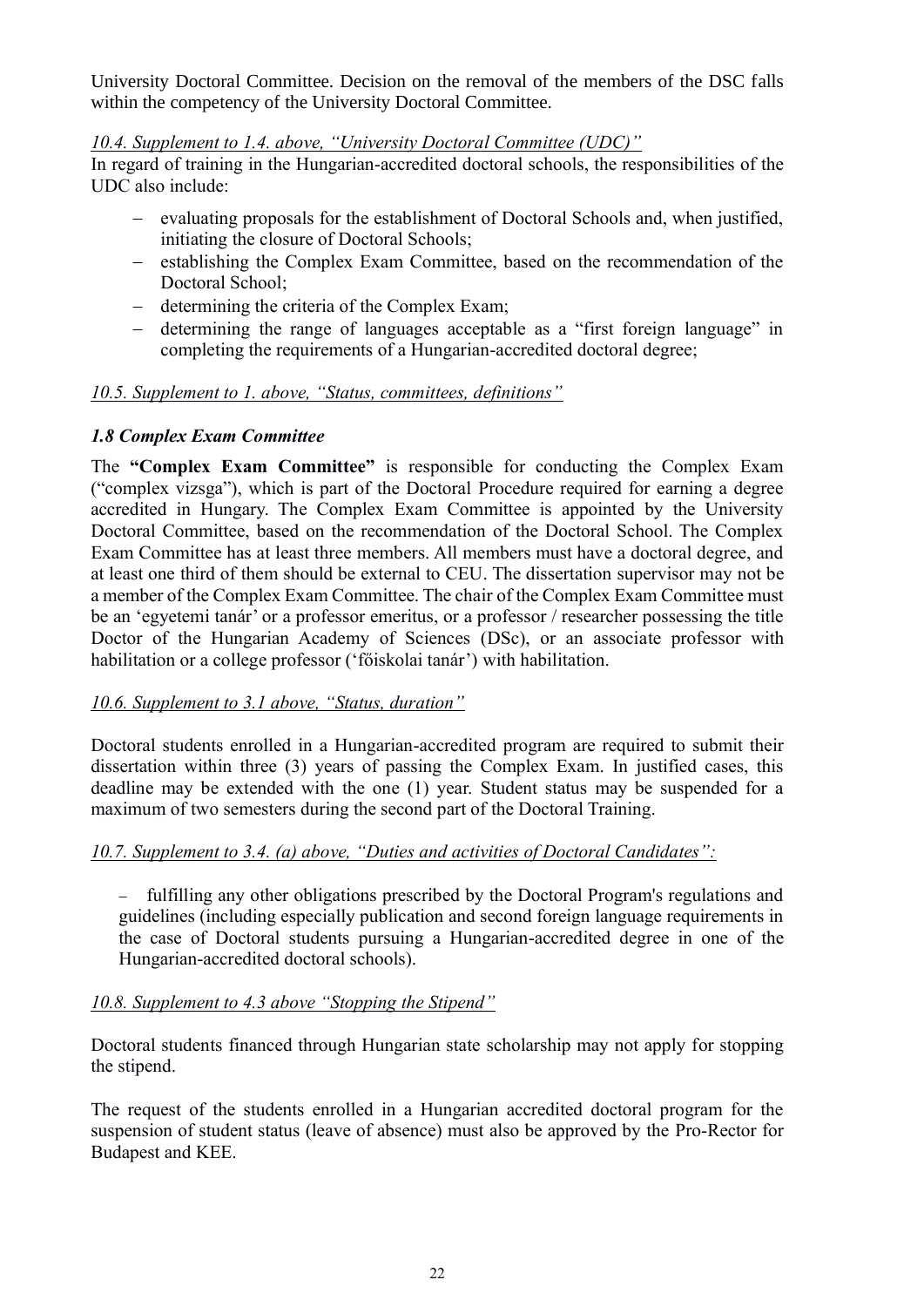#### <span id="page-22-0"></span>*10.9. Supplement to 6. above, "Examinations"*

#### *6.4 Complex Exam*

Doctoral students who intend to earn a degree accredited in Hungary, must pass a Complex Exam ("complex vizsga") at the end of the second year of their doctoral studies. The detailed rules of the Complex Exam are specified in the regulations of each Doctoral School.

#### <span id="page-22-1"></span>*10.10. Supplement to 2.1. above, "Language":*

- (b) Doctoral Students who intend to earn a degree accredited in Hungary must produce evidence of appropriate command of two languages other than their mother tongue ('foreign languages'). The first of these languages must be one of the following: Albanian, Arabic, Armenian, Bulgarian, Chinese, Croatian, Czech, English, Estonian, Finnish, French, Georgian, German, Hebrew, Hindi, Hungarian, Italian, Latin, Latvian, Lithuanian, Modern Greek, Old Church Slavonic, Old Greek, Ottoman Turkish, Persian, Polish, Romanian, Russian, Serbian, Slovak, Slovenian, Spanish, Syriac, Turkish, Ukrainian, Yiddish. Evidence of sufficient command of this language can be produced in one of the following ways:
	- − English is recognized without further evidence in the case of all non-native speakers of English accepted in a CEU doctoral program (cf. Admissions criteria, 2.1),
	- − Hungarian state administered language certificate (or equivalent), type 'B2', intermediate' ("középfokú") level or higher,
	- − completion of secondary education in a foreign language,
	- − degree in an accredited higher education institution in a foreign language,

In addition, evidence of sufficient command of a second foreign language, to be chosen from a range determined by the Doctoral School, can be produced in one of the following ways:

- − any of the above;
- − Hungarian state administered language certificate (or equivalent), type 'B1', 'beginner' ("alapfokú") level or higher;
- − evidence of successful completion of a foreign language course in a secondary or higher education institution;

#### <span id="page-22-2"></span>*10.11. Supplement to 7.1. above, " Dissertation format and submission"*

(c) Doctoral students pursuing a Hungarian-accredited degree must also submit the following signed statement:

"I am currently not involved in another doctoral procedure in [name of discipline]. I did not fail at a doctoral defense during the last two years."

Doctoral students must complete all the doctoral program requirements (absolutorium) preceding the submission of the dissertation.

(d) Doctoral Students pursuing a Hungarian-accredited degree must also submit a dissertation booklet, summarizing item by item the major findings of the dissertation. In their case, an electronic version of the dissertation shall be provided to the electronic database of Magyar Tudományos Művek Tára by indicating a DOI identification No. in line with the international practices.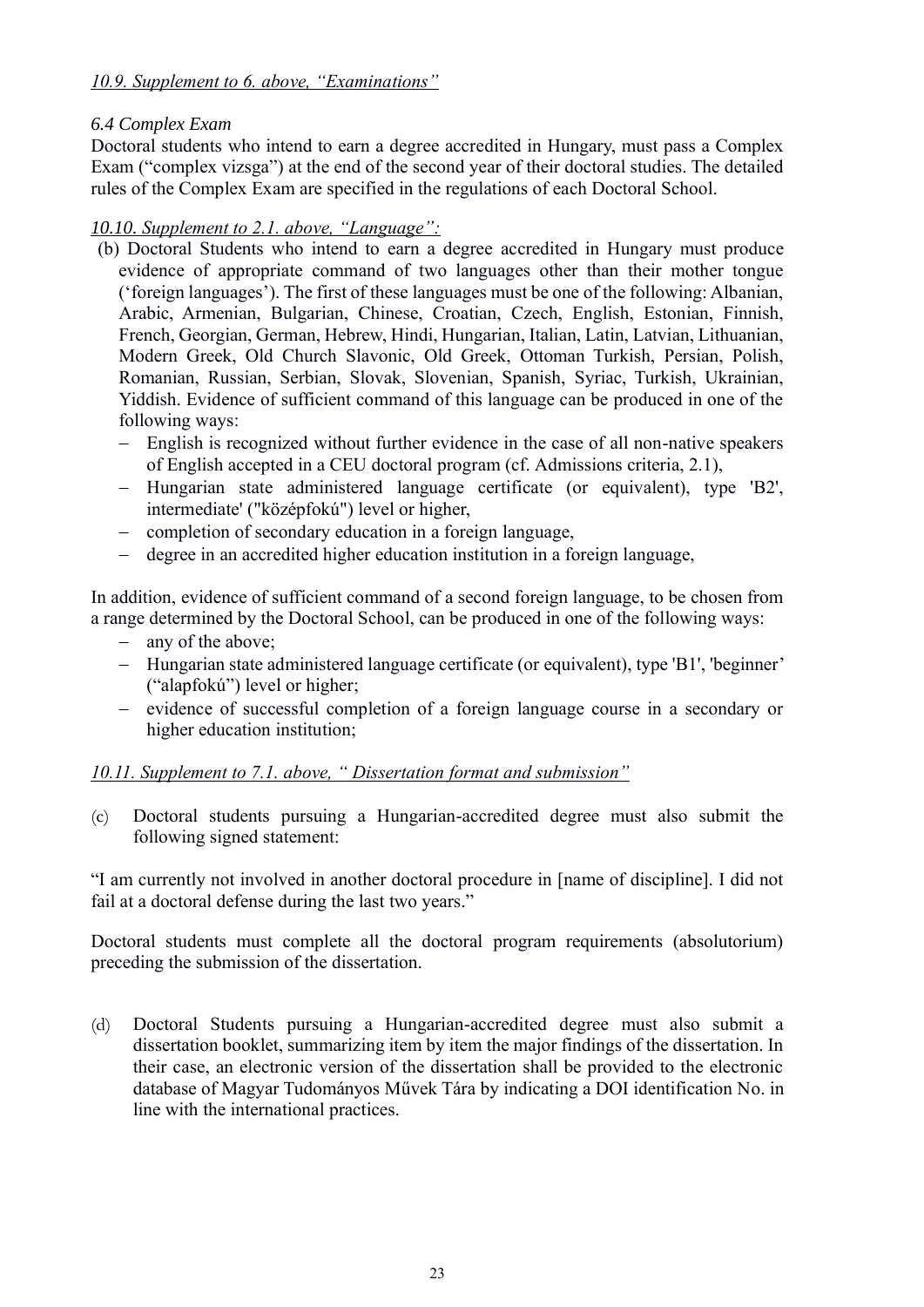#### <span id="page-23-0"></span>*10.12. Supplement to 7.2. (b) above, "Dissertation Committee":*

- in case of applying for a doctoral degree accredited in Hungary, the chair of the Dissertation Committee shall be an 'egyetemi tanár' or professor emeritus, or a professor /researcher possessing the title Doctor of the Hungarian Academy of Sciences (DSc), or an associate professor with habilitation or a college professor with habilitation.

#### <span id="page-23-1"></span>*10.13. Supplement to 7.3. (a) and (c) above, "Dissertation examination":*

- (a) Doctoral students pursuing a Hungarian-accredited degree must submit a written response to the examiners' reports before the defense.
- (c) In Hungarian doctoral procedures, the defense takes place within two months of the receipt of two positive examiner's reports. Upon request by the doctoral students and support by the Dissertation Committee, the defense may be closed to the public if the dissertation contains data concerned in patent procedure or information classified for national security reasons. Final decision on closed defenses rests with the UDC.

#### <span id="page-23-2"></span>*10.14. Supplement to 7.4. (c), (d) above, "Acceptance"*

Minutes shall be taken at the dissertation defense. If defense is proven unsatisfactory or two of the examiners recommended that the student should not be awarded the degree, the student can submit a new dissertation in the same doctoral topic only once, and at least two years later.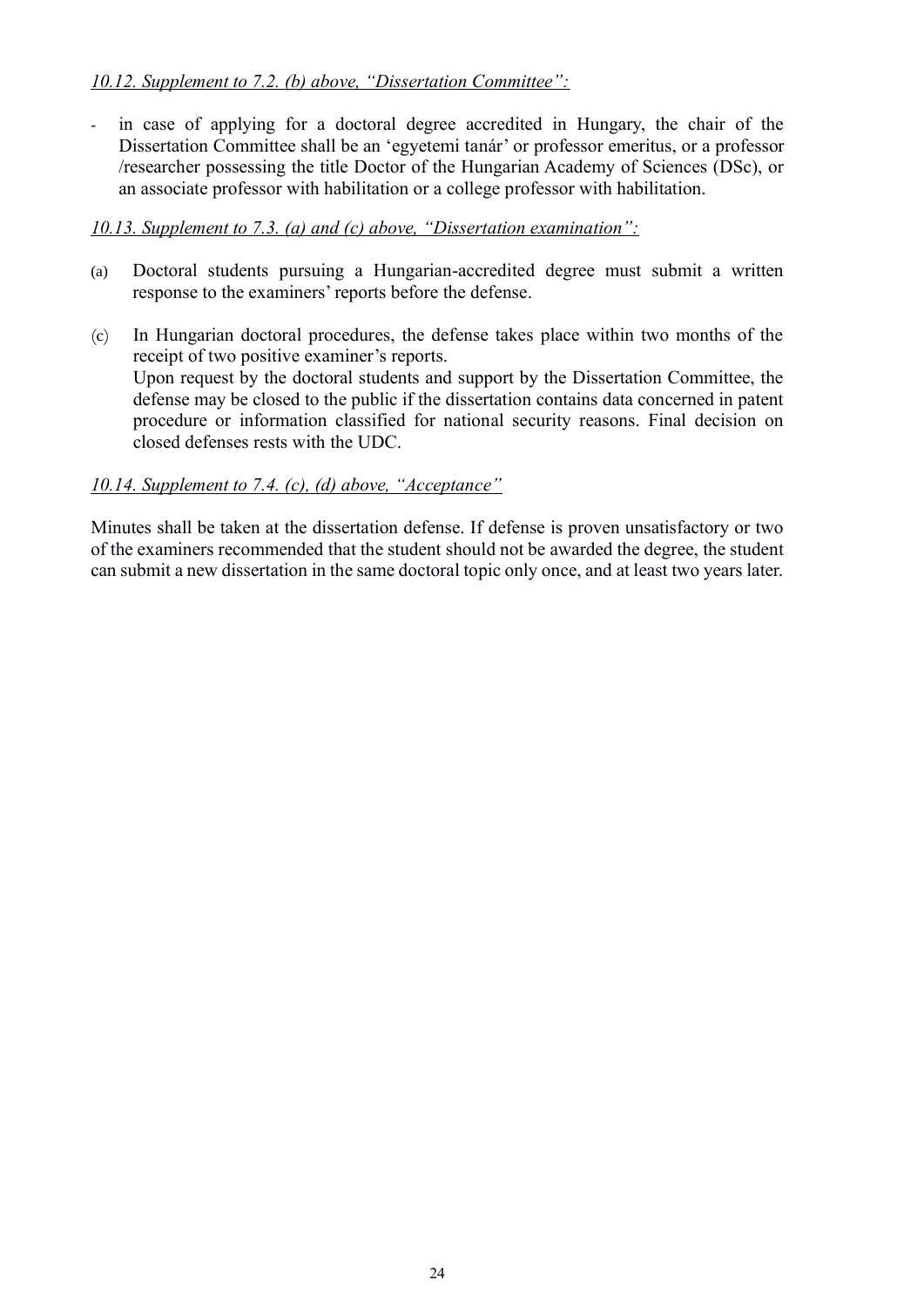# <span id="page-24-0"></span>*Appendix 1. An overview of the structure of Doctoral Programs*

- − The **Probationary Period** is between the date of enrolment and the successful passing of the Comprehensive Examination. (See also 1.2(a), 3.1)
- − Probationary Doctoral Candidates take a **Comprehensive Examination** according to the regulations of their Doctoral Program. (See also 3.1 and 6.1.)
- − Doctoral Students who (a) have successfully completed their comprehensive examinations, (b) have their supervisor(s) accepted become **Doctoral Candidates**. (see also 1.2(a)) Further requirements may be introduced into the relevant doctoral program regulations. Doctoral candidates must fulfill the residency, progress and other requirements as outlined in section 3.2 and 3.4.
- − Doctoral Students who intend to earn a degree accredited in Hungary, must initiate a doctoral procedure not more than two years before the submission of their dissertation, and during this procedure they are called **Doctoral Nominees** ("doktorjelölt"). (See further 10.2).
- − Doctoral Nominees must pass the **Rigorosum** (szigorlat) before their Dissertation Examination. (See Further 10.7 (a))
- − If the regulations of their program require it, Doctoral Students must present a **Prospectus** in front of a committee appointed by the Doctoral Program Committee. (See further 6.2.)
- − After they have fulfilled all requirements as prescribed by the regulations of their programs, Doctoral Candidates submit their **dissertation.** (See further 7.1.).
- The submitted dissertation is presented and defended at a public **Dissertation Examination** or at a **Written Defense.** (See further 7.2.).
- − After the successful defense of the dissertation, the Dissertation Committee will propose to the University Doctoral Committee that the student is awarded a **doctoral degree**.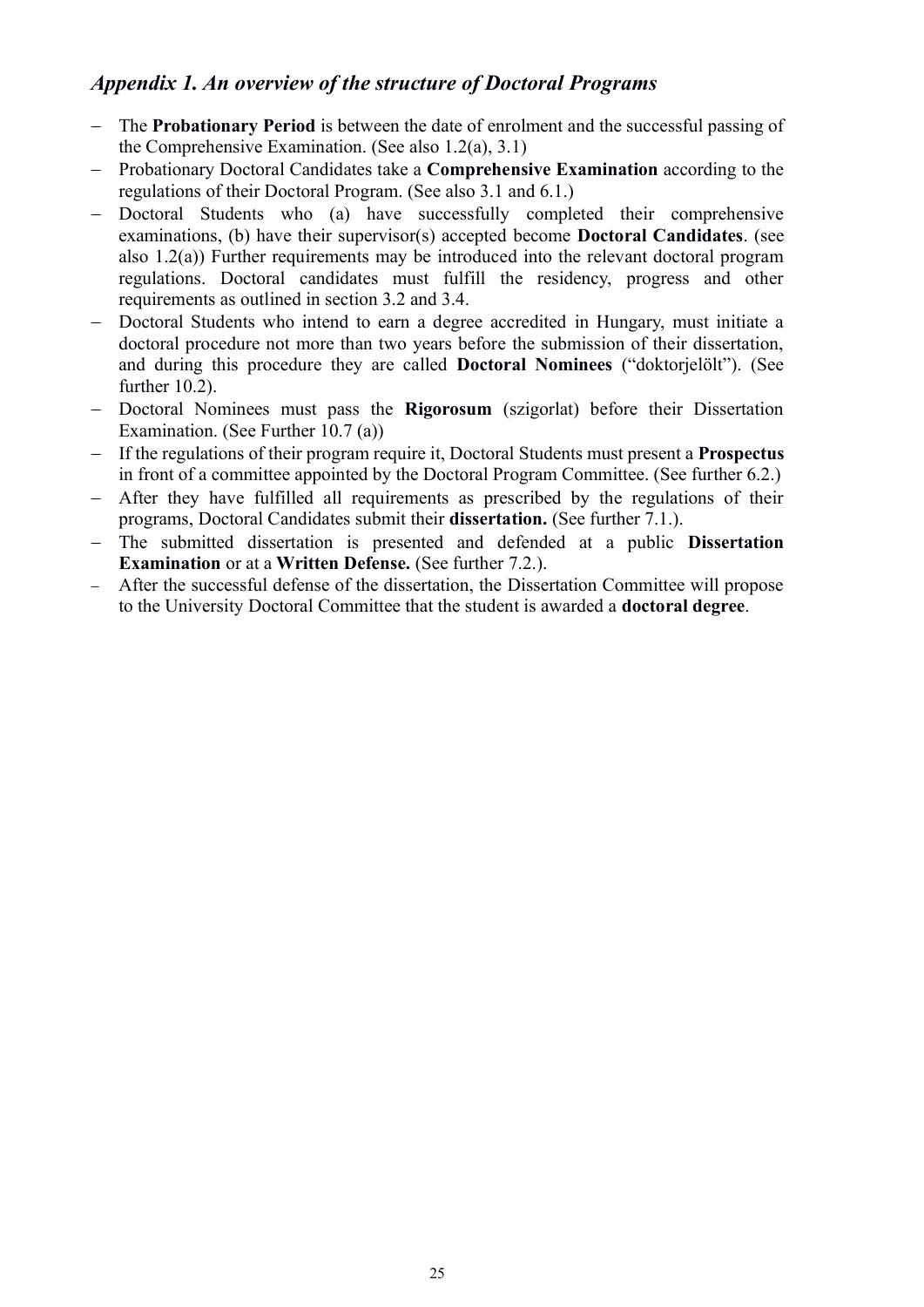# <span id="page-25-0"></span>*Appendix 2. Statement of Objection*

Statement of Objection

| Student's name: Note of the same state of the state of the state of the state of the state of the state of the state of the state of the state of the state of the state of the state of the state of the state of the state o |  |  |  |
|--------------------------------------------------------------------------------------------------------------------------------------------------------------------------------------------------------------------------------|--|--|--|
| Program: No. 2016. The Contract of the Contract of the Contract of the Contract of the Contract of the Contract of the Contract of the Contract of the Contract of the Contract of the Contract of the Contract of the Contrac |  |  |  |
|                                                                                                                                                                                                                                |  |  |  |
|                                                                                                                                                                                                                                |  |  |  |
| I wish to name individual/s whose presence in the Dissertation Committee I object to:<br>(circle the appropriate answer)                                                                                                       |  |  |  |
| N <sub>O</sub><br><b>YES</b>                                                                                                                                                                                                   |  |  |  |
| If you marked YES, please name the individual/s:                                                                                                                                                                               |  |  |  |
| Justification: (Please, note that the reasons should be well-grounded.)                                                                                                                                                        |  |  |  |
|                                                                                                                                                                                                                                |  |  |  |

**Date:\_\_\_\_\_\_\_\_\_\_\_\_\_\_\_\_\_\_\_\_\_\_\_\_\_\_\_\_\_\_\_\_\_\_**

**Signature of the student:\_\_\_\_\_\_\_\_\_\_\_\_\_\_\_\_\_\_\_\_\_\_\_\_\_\_\_\_\_\_\_\_**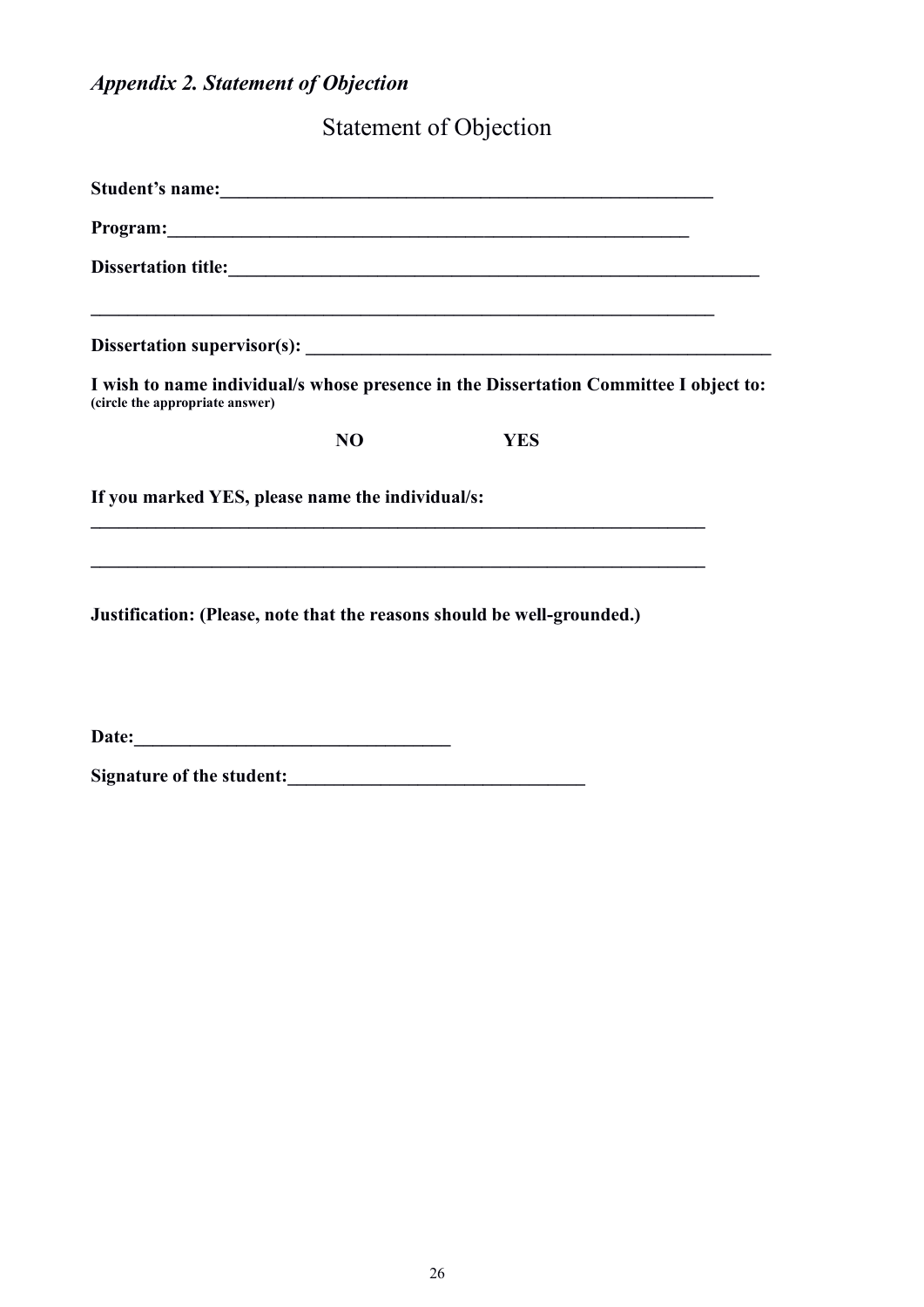# <span id="page-26-0"></span>*Appendix 3: Graduate Student Teaching Policy at CEU*

CEU seeks to provide training in, and hands-on experience with, classroom teaching at the university level to all Doctoral students.

#### **1. Training students for classroom teaching**

#### **1.1 Teaching practicum**

All doctoral students *are required* to participate in a 4 US / 8 ECTS credit course as an assistant to the instructor as part of their program requirements. In case it is a course for a cohort of over 30 students, then a second teaching assistant (TA) is required. In all but exceptional cases, this teaching practicum is undertaken within the student's own department. Eligible students must have passed their comprehensive exams and be in good academic standing.

Teaching practicums are not paid positions. They are designed to enhance student learning and provide doctoral candidates with experience in classroom teaching. Doctoral students doing their teaching practicum typically help instructors construct the syllabus for the course, may suggest readings, observe each session of the course, may teach a class or a section thereof but only under the direct supervision of the instructor, offer to consult with students individually on the course material, help with grading and suggest comments on students' written work. Course instructors are expected to give feedback to the doctoral student on the effectiveness of her or his teaching and communication with students. If necessary, faculty should be prepared to provide recommendation letters for the PhD students for future job applications based on their work in the Teaching Practicum. The workload of a teaching practicum should amount to that required in a 4 US / 8 ECTScredit course.

Practicum requirements may be replaced by documented teaching at other universities at the discretion of the Doctoral Committee of the program the student is enrolled in. In case departmental logistics does not allow the employment of TAs, this requirement may be waived by the chair of the departmental Doctoral Committee for individual students or for all doctoral students in a specific program.

#### **1.2.Teacher training courses**

CEU encourages doctoral students to take the teacher training sequence and participate in teacher training sessions offered by the Center for Teaching and Learning before or during their teaching practicum. The CTL offers a "Program for Excellence in Teaching in Higher Education" for CEU doctoral students - a certified, formal preparation program for a career in higher education and beyond.

#### **1.3 Global Teaching Fellowship**

[CEU's Global Teaching Fellowships,](https://acro.ceu.edu/ceu-global-teaching-fellowship-program) combined with the targeted [mentoring program of](https://ctl.ceu.edu/ctl-mentoring-program-global-teaching-fellows)  [the Center for Teaching and Learning,](https://ctl.ceu.edu/ctl-mentoring-program-global-teaching-fellows) serve as excellent opportunities for Doctoral Students to gain supervised experience in teaching their own courses.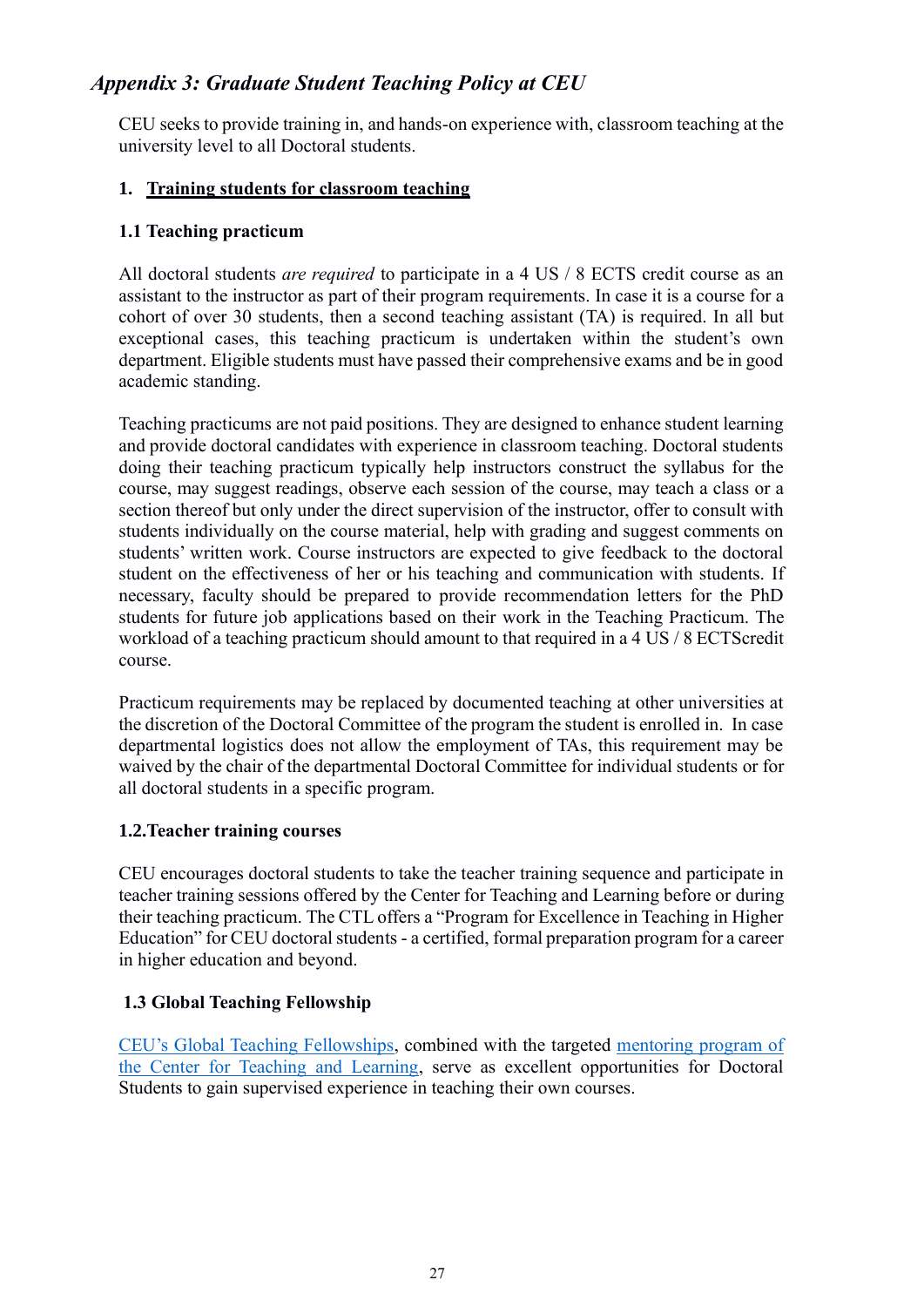# **2. Paid teaching opportunities within CEU**

CEU offers paid teaching opportunities for the dual purpose of contributing to the preparation of doctoral students for academic careers and to support faculty members who teach large or special needs courses. The following opportunities are available:

#### *1. Paid teaching assistantships*

Paid teaching assistants (course assistants) support classroom teaching by helping the instructor manage course content, student participation, and grading. They participate in each class session, may teach segments and consult with students. Paid teaching assistants typically work in larger courses (with 20 students or more), or in complex ones, such as those that blend in person and online teaching, or in interdisciplinary, university-wide settings. Exceptionally, master's students may be allowed to act as teaching assistants for undergraduate courses with the approval of the Pro-Rector for Teaching and Learning, provided that the teaching assistant position demonstrably cannot be filled with doctoral students. Master's students undertaking such teaching assistantships must be in good standing, master's students may support undergraduate courses by helping the instructor manage student participation and evaluation and providing consultations or tutorials to bachelor students, and can benefit from consultations with CTL to help them perform these duties. Care should be taken that the TAship does not interfere excessively with the master's students' own progress with their studies.

*2. Doctoral tutorships*

Doctoral tutors teach practice or discussion sections to complement lecture-based large courses. They work closely with course professors and potentially other tutors to facilitate student learning. They may offer sessions in person or online.

#### *3. Doctoral student instructorships*

Student instructors design and teach their own undergraduate courses. Doctoral candidates may apply for these positions in response to an open call. A maximum of four applications are selected each academic year based on the suitability, relevance and creativity of the course content and design. This process is managed by the Office of the Dean of Undergraduate Studies.

The table below summarizes the range of duties in each of the three types of teaching assignments. Professors are required to discuss their specific expectations well in advance of the start of the course with the teaching assistant. Professors are also required to observe the workload expectations describe below.

|                | Duties                               | Approximate<br>workload/2 US/4<br><b>ECTS</b> credit course | Stipend/<br>credit |
|----------------|--------------------------------------|-------------------------------------------------------------|--------------------|
| Paid teaching  | Help with course design              | 6 hours per week                                            | Base salary*       |
| assistants     | Help with managing course content    |                                                             | /credit            |
| (course)       | Participate in course                |                                                             |                    |
| assistants)    | Help with grading student work       |                                                             |                    |
|                | Help with course management –        |                                                             |                    |
|                | these courses are often larger       |                                                             |                    |
|                | Advise students one-on-one           |                                                             |                    |
|                | Teach a session or part of a session |                                                             |                    |
|                | Support faculty needs in an online   |                                                             |                    |
|                | environment                          |                                                             |                    |
| Doctoral       | Help design the course               | 8 hours per week                                            | Base + $25%$       |
| student tutors | Participate in lectures              |                                                             | of base            |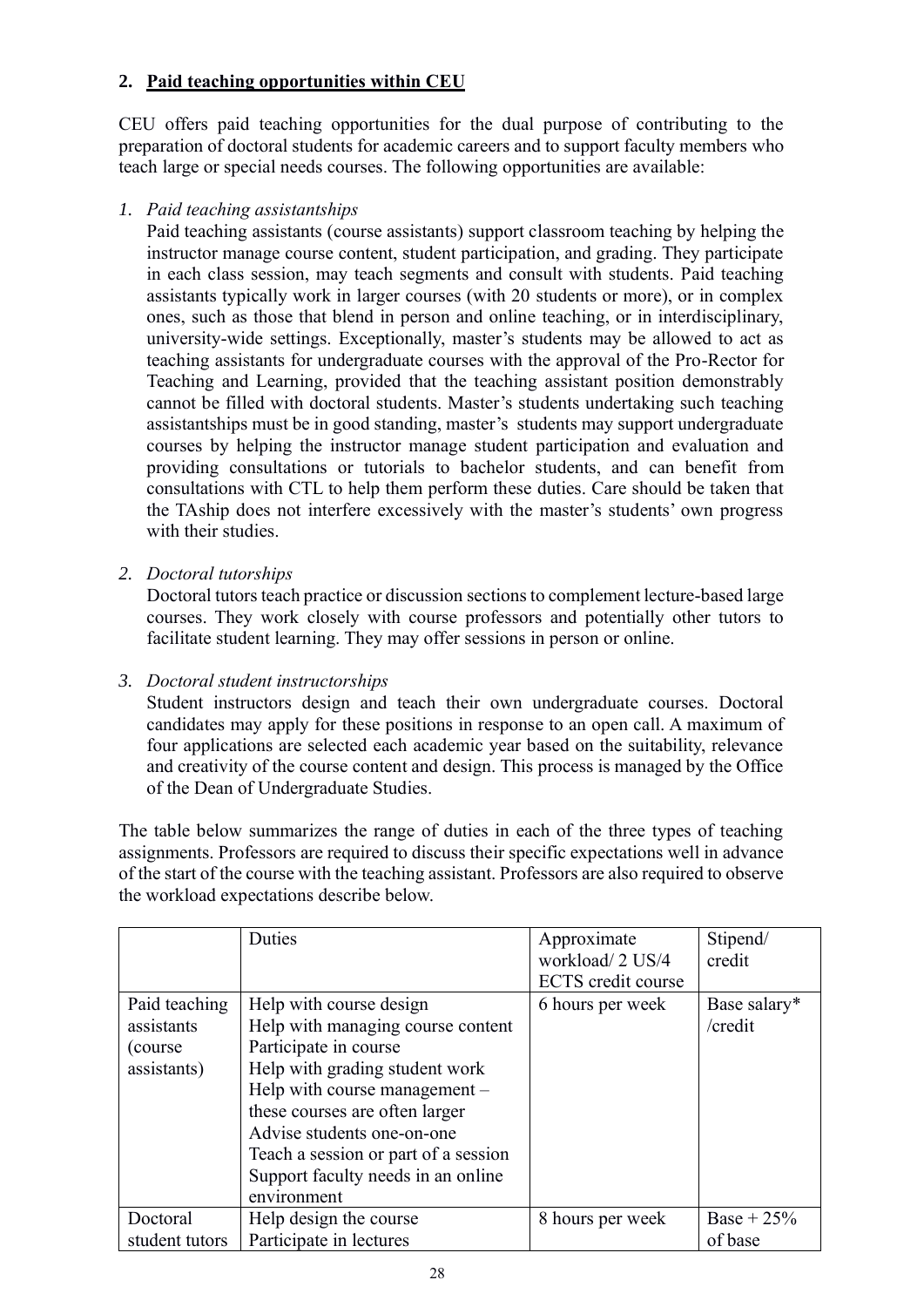|             | Teach a seminar /tutorial session   |                   |               |
|-------------|-------------------------------------|-------------------|---------------|
|             | which accompanies the class         |                   |               |
|             | <i>lectures</i>                     |                   |               |
|             | Teach an online version or online   |                   |               |
|             | discussion section of the course in |                   |               |
|             | support of the off-line instruction |                   |               |
|             | Correct, grade and provide feedback |                   |               |
|             | to students' work                   |                   |               |
|             | Work with the instructor to enhance |                   |               |
|             | student learning                    |                   |               |
| Doctoral    | Design own undergraduate course     | 10 hours per week | Base + $50\%$ |
| student     | Teach course with the help of a     |                   | of base       |
| instructors | mentor: assemble course content,    |                   |               |
|             | manage students and course          |                   |               |
|             | schedule, conduct seminar           |                   |               |
|             | discussions, grade                  |                   |               |

\*To be determined and announced by the Pro-Rector for Teaching and Learningin January each year to be applied for the following academic year and included in budget discussions. The rates will be posted online in the CEU Document Repository: <https://documents.ceu.edu/>

#### **Distribution of teaching positions**

Paid teaching assistantships and doctoral tutorship positions must be advertised universitywide (at: https://careernext.ceu.edu/) with a clear description of the job, expectations including workload, as well as eligibility criteria. Units must post the position as early as possible but at least one month before it starts. Units are encouraged to consider doctoral student applicants, who are external to the advertising unit as well. Eligible students must be in good academic standing and, with the exceptions for master's students mentioned above, must have completed their teaching practicum, passed their comprehensive exams. Teaching practicum completion confirmation should be provided to HRO together with a contract request for paid teaching assistantships (except for Master's students).

Positions will be allocated with the following criteria in mind: suitability for the position, relevance of the position for the student's studies, equity and diversity. Candidates who have completed the CTL course "Foundations in Teaching in Higher Education" and especially the full CTL certificate program will be given preference. The decision-making procedure is determined by each Unit and should be included in the Unit's Doctoral Student Handbook.

If a student feels that selection was not made following the above criteria and procedure, he or she can lodge a complaint with the Head of the Department or if that proved unsatisfactory, with the Pro-Rector for Pro-Rector for Teaching and Learning (in case of maters' students) or Pro-Rector for Pro-Rector for Faculty and Research (in case of doctoral students).

Departments must pay for each paid teaching position from their own budgets. Typically only courses with at least 20 enrolled students can have paid teaching assistants, but exceptions can be made if the professor needs special support for any reason, such as having to teach online, or having to deal with an especially demanding, interdisciplinary class.

Signed by *CEU President and Rector Shalini Randeria*. The original document is filed at the Office of the Academic Secretary.